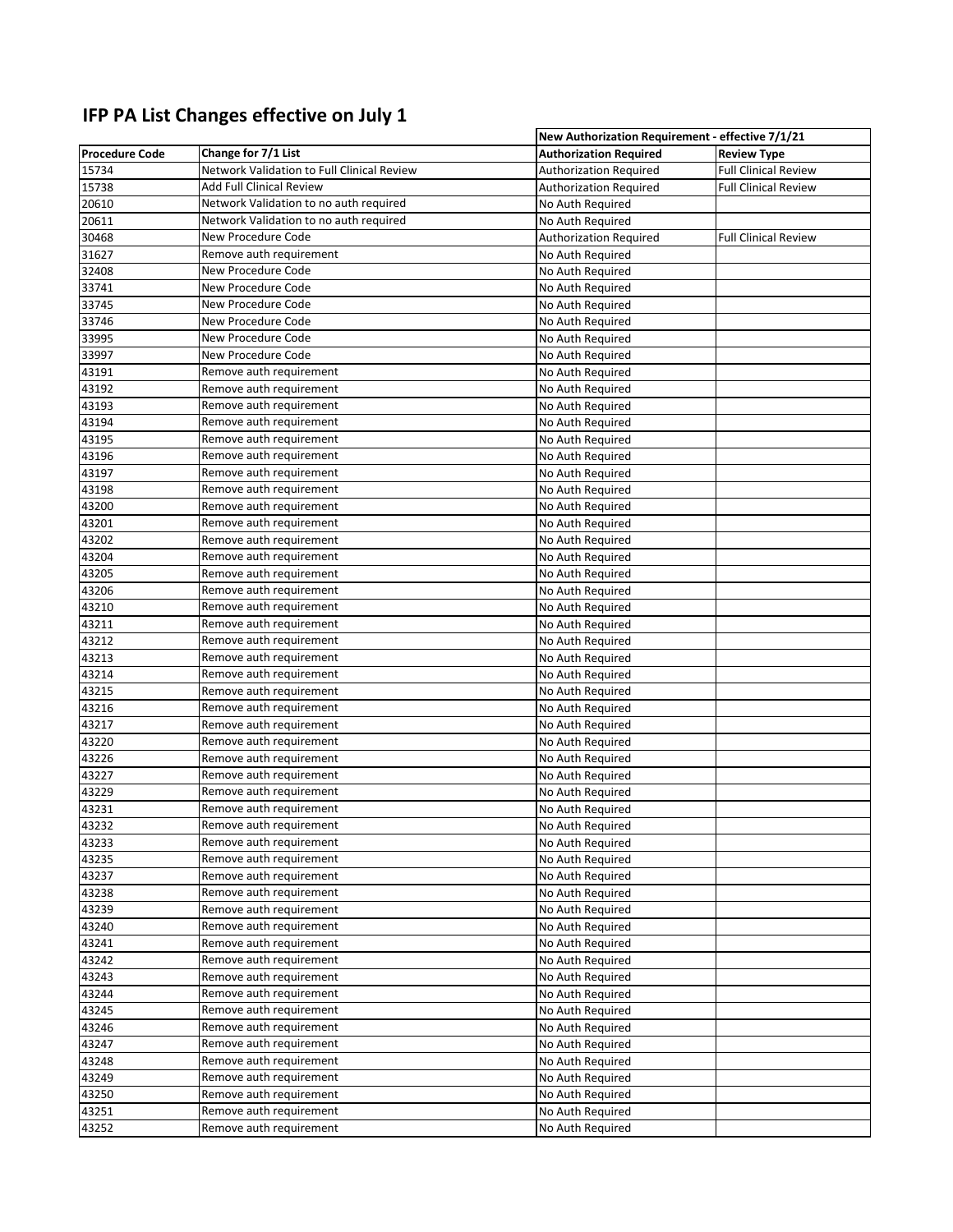| 43253 | Remove auth requirement                           | No Auth Required              |                             |
|-------|---------------------------------------------------|-------------------------------|-----------------------------|
| 43254 | Remove auth requirement                           | No Auth Required              |                             |
| 43255 | Remove auth requirement                           | No Auth Required              |                             |
| 43257 | Remove auth requirement                           | No Auth Required              |                             |
| 43259 | Remove auth requirement                           | No Auth Required              |                             |
| 43260 | Remove auth requirement                           | No Auth Required              |                             |
|       |                                                   |                               |                             |
| 43261 | Remove auth requirement                           | No Auth Required              |                             |
| 43262 | Remove auth requirement                           | No Auth Required              |                             |
| 43263 | Remove auth requirement                           | No Auth Required              |                             |
| 43264 | Remove auth requirement                           | No Auth Required              |                             |
| 43265 | Remove auth requirement                           | No Auth Required              |                             |
| 43266 | Remove auth requirement                           | No Auth Required              |                             |
| 43270 | Remove auth requirement                           | No Auth Required              |                             |
| 43273 | Remove auth requirement                           | No Auth Required              |                             |
| 43274 | Remove auth requirement                           | No Auth Required              |                             |
|       |                                                   |                               |                             |
| 43275 | Remove auth requirement                           | No Auth Required              |                             |
| 43276 | Remove auth requirement                           | No Auth Required              |                             |
| 43277 | Remove auth requirement                           | No Auth Required              |                             |
| 43278 | Remove auth requirement                           | No Auth Required              |                             |
| 45330 | Remove auth requirement                           | No Auth Required              |                             |
| 45378 | Remove auth requirement                           | No Auth Required              |                             |
| 45380 | Remove auth requirement                           | No Auth Required              |                             |
| 45384 | Remove auth requirement                           | No Auth Required              |                             |
| 45385 | Remove auth requirement                           | No Auth Required              |                             |
|       |                                                   |                               |                             |
| 52000 | Remove auth requirement                           | No Auth Required              |                             |
| 52235 | Remove auth requirement                           | No Auth Required              |                             |
| 52352 | Remove auth requirement                           | No Auth Required              |                             |
| 55880 | New Procedure Code                                | <b>Authorization Required</b> | <b>Full Clinical Review</b> |
| 57465 | New Procedure Code                                | No Auth Required              |                             |
| 60220 | Remove auth requirement                           | No Auth Required              |                             |
| 64625 | Add Full Clinical Review                          | <b>Authorization Required</b> | <b>Full Clinical Review</b> |
| 66982 | Remove auth requirement                           | No Auth Required              |                             |
| 66984 | Remove auth requirement                           | No Auth Required              |                             |
|       |                                                   |                               |                             |
| 67028 | Remove auth requirement                           | No Auth Required              |                             |
| 67042 | Remove auth requirement                           | No Auth Required              |                             |
| 67108 | Remove auth requirement                           | No Auth Required              |                             |
| 67228 | Remove auth requirement                           | No Auth Required              |                             |
| 69705 | New Procedure Code                                | <b>Authorization Required</b> | <b>Full Clinical Review</b> |
| 69706 | New Procedure Code                                | <b>Authorization Required</b> | <b>Full Clinical Review</b> |
| 71271 | New Procedure Code                                | <b>Authorization Required</b> | <b>Full Clinical Review</b> |
| 76145 | New Procedure Code                                | No Auth Required              |                             |
| 76376 | Full Clinical Review to Network Validation        |                               | <b>Network Validation</b>   |
|       |                                                   | <b>Authorization Required</b> |                             |
| 76377 | No auth required to Network Validation            | <b>Authorization Required</b> | <b>Network Validation</b>   |
| 77263 | Network Validation to Full Clinical Review        | <b>Authorization Required</b> | <b>Full Clinical Review</b> |
| 78816 | <b>Network Validation to Full Clinical Review</b> | <b>Authorization Required</b> | <b>Full Clinical Review</b> |
| 78899 | Add Full Clinical Review                          | <b>Authorization Required</b> | <b>Full Clinical Review</b> |
| 80143 | New Procedure Code                                | No Auth Required              |                             |
| 80151 | New Procedure Code                                | No Auth Required              |                             |
| 80161 | New Procedure Code                                | No Auth Required              |                             |
| 80167 | New Procedure Code                                | No Auth Required              |                             |
| 80179 | New Procedure Code                                | No Auth Required              |                             |
| 80181 | New Procedure Code                                | No Auth Required              |                             |
|       |                                                   |                               |                             |
| 80189 | New Procedure Code                                | No Auth Required              |                             |
| 80193 | New Procedure Code                                | No Auth Required              |                             |
| 80204 | New Procedure Code                                | No Auth Required              |                             |
| 80210 | New Procedure Code                                | No Auth Required              |                             |
| 81168 | New Procedure Code                                | <b>Authorization Required</b> | <b>Full Clinical Review</b> |
| 81191 | New Procedure Code                                | <b>Authorization Required</b> | <b>Full Clinical Review</b> |
| 81192 | New Procedure Code                                | <b>Authorization Required</b> | <b>Full Clinical Review</b> |
| 81193 | New Procedure Code                                | <b>Authorization Required</b> | <b>Full Clinical Review</b> |
| 81194 | New Procedure Code                                | <b>Authorization Required</b> | <b>Full Clinical Review</b> |
|       |                                                   |                               |                             |
| 81278 | New Procedure Code                                | <b>Authorization Required</b> | <b>Full Clinical Review</b> |
| 81279 | New Procedure Code                                | <b>Authorization Required</b> | <b>Full Clinical Review</b> |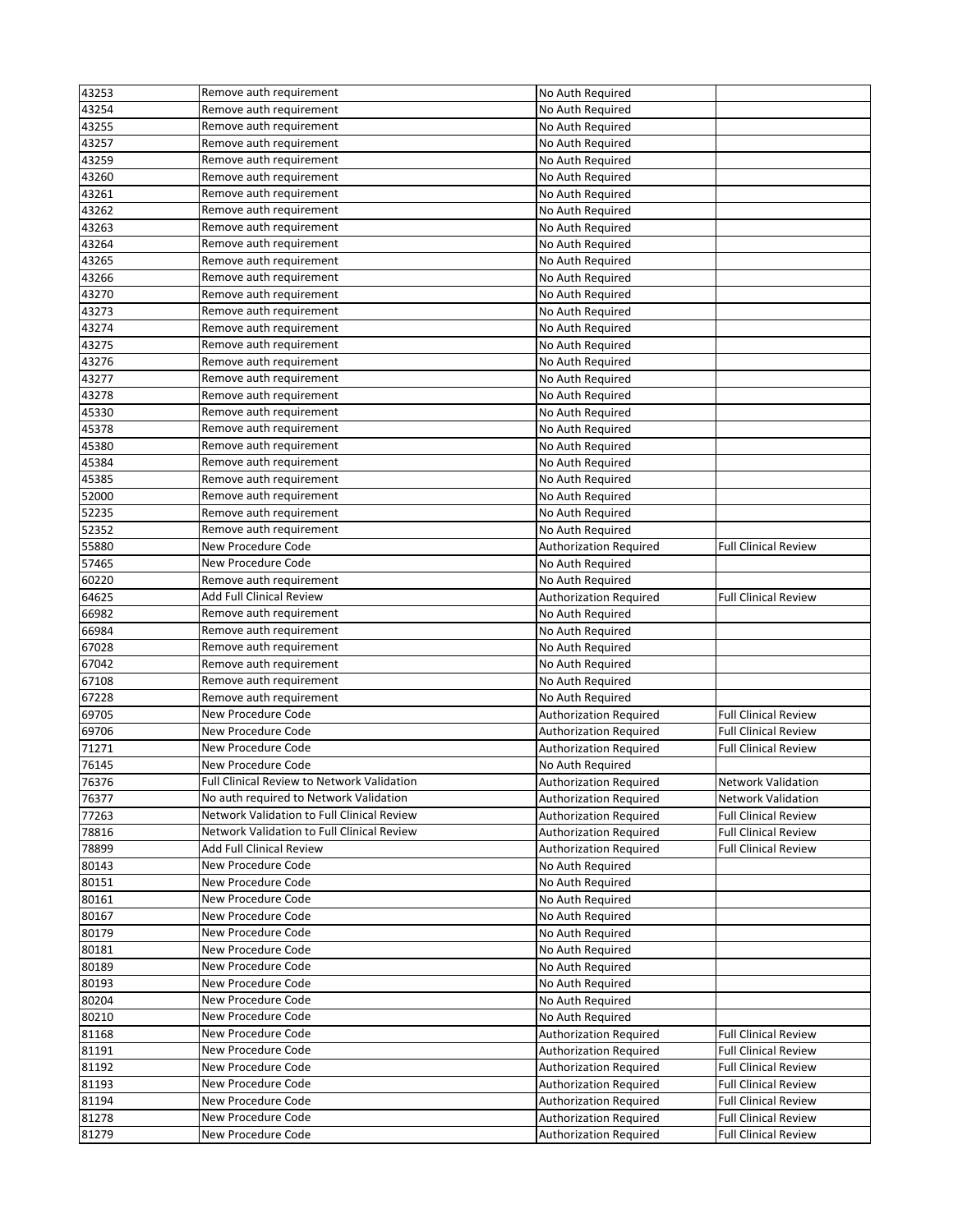| 81338 | New Procedure Code      | <b>Authorization Required</b> | <b>Full Clinical Review</b> |
|-------|-------------------------|-------------------------------|-----------------------------|
| 81339 | New Procedure Code      | Authorization Required        | <b>Full Clinical Review</b> |
| 81347 | New Procedure Code      | <b>Authorization Required</b> | <b>Full Clinical Review</b> |
| 81348 | New Procedure Code      | <b>Authorization Required</b> | <b>Full Clinical Review</b> |
| 81351 | New Procedure Code      | <b>Authorization Required</b> | <b>Full Clinical Review</b> |
| 81352 | New Procedure Code      | <b>Authorization Required</b> | <b>Full Clinical Review</b> |
| 81353 | New Procedure Code      | <b>Authorization Required</b> | <b>Full Clinical Review</b> |
| 81357 | New Procedure Code      | <b>Authorization Required</b> | <b>Full Clinical Review</b> |
| 81360 | New Procedure Code      | <b>Authorization Required</b> | <b>Full Clinical Review</b> |
| 81419 | New Procedure Code      | <b>Authorization Required</b> | <b>Full Clinical Review</b> |
| 81513 | New Procedure Code      | <b>Authorization Required</b> | <b>Full Clinical Review</b> |
| 81514 | New Procedure Code      | <b>Authorization Required</b> | <b>Full Clinical Review</b> |
| 81529 | New Procedure Code      | <b>Authorization Required</b> | <b>Full Clinical Review</b> |
| 81546 | New Procedure Code      | <b>Authorization Required</b> | <b>Full Clinical Review</b> |
| 81554 | New Procedure Code      | <b>Authorization Required</b> | <b>Full Clinical Review</b> |
| 82077 | New Procedure Code      | No Auth Required              |                             |
| 82681 | New Procedure Code      | No Auth Required              |                             |
| 86328 | New Procedure Code      | No Auth Required              |                             |
| 86408 | New Procedure Code      | No Auth Required              |                             |
| 86409 | New Procedure Code      | No Auth Required              |                             |
| 86413 | New Procedure Code      | No Auth Required              |                             |
| 86769 | New Procedure Code      | No Auth Required              |                             |
| 87426 | New Procedure Code      | No Auth Required              |                             |
| 87450 | New Procedure Code      | No Auth Required              |                             |
| 87636 | New Procedure Code      | No Auth Required              |                             |
| 87637 | New Procedure Code      | No Auth Required              |                             |
| 90377 | New Procedure Code      | No Auth Required              |                             |
| 91302 | New Procedure Code      | No Auth Required              |                             |
| 91303 | New Procedure Code      | No Auth Required              |                             |
| 92229 | New Procedure Code      | No Auth Required              |                             |
| 92517 | New Procedure Code      | No Auth Required              |                             |
| 92518 | New Procedure Code      | No Auth Required              |                             |
| 92519 | New Procedure Code      | No Auth Required              |                             |
| 92650 | New Procedure Code      | No Auth Required              |                             |
| 92651 | New Procedure Code      | No Auth Required              |                             |
| 92652 | New Procedure Code      | No Auth Required              |                             |
| 92653 | New Procedure Code      | No Auth Required              |                             |
| 93241 | New Procedure Code      | <b>Authorization Required</b> | <b>Full Clinical Review</b> |
| 93242 | New Procedure Code      | <b>Authorization Required</b> | <b>Full Clinical Review</b> |
| 93243 | New Procedure Code      | <b>Authorization Required</b> | <b>Full Clinical Review</b> |
| 93244 | New Procedure Code      | <b>Authorization Required</b> | <b>Full Clinical Review</b> |
| 93245 | New Procedure Code      | Authorization Required        | <b>Full Clinical Review</b> |
| 93246 | New Procedure Code      | <b>Authorization Required</b> | <b>Full Clinical Review</b> |
| 93247 | New Procedure Code      | <b>Authorization Required</b> | <b>Full Clinical Review</b> |
| 93248 | New Procedure Code      | <b>Authorization Required</b> | <b>Full Clinical Review</b> |
| 94619 | New Procedure Code      | No Auth Required              |                             |
| 99072 | New Procedure Code      | No Auth Required              |                             |
| 99417 | New Procedure Code      | No Auth Required              |                             |
| 99439 | New Procedure Code      | No Auth Required              |                             |
| 3140F | Remove auth requirement | No Auth Required              |                             |
| 3141F | Remove auth requirement | No Auth Required              |                             |
| A9591 | New Procedure Code      | No Auth Required              |                             |
| A9592 |                         | No Auth Required              |                             |
| C1052 |                         | No Auth Required              |                             |
| C1062 |                         | No Auth Required              |                             |
| C1748 |                         | No Auth Required              |                             |
| C1825 |                         | No Auth Required              |                             |
| C1849 |                         | No Auth Required              |                             |
| C9751 | Remove auth requirement | No Auth Required              |                             |
| C9759 |                         | <b>Authorization Required</b> | <b>Full Clinical Review</b> |
| C9760 |                         | <b>Authorization Required</b> | <b>Full Clinical Review</b> |
| C9761 |                         | <b>Authorization Required</b> | <b>Full Clinical Review</b> |
|       |                         |                               |                             |
| C9764 |                         | <b>Authorization Required</b> | <b>Full Clinical Review</b> |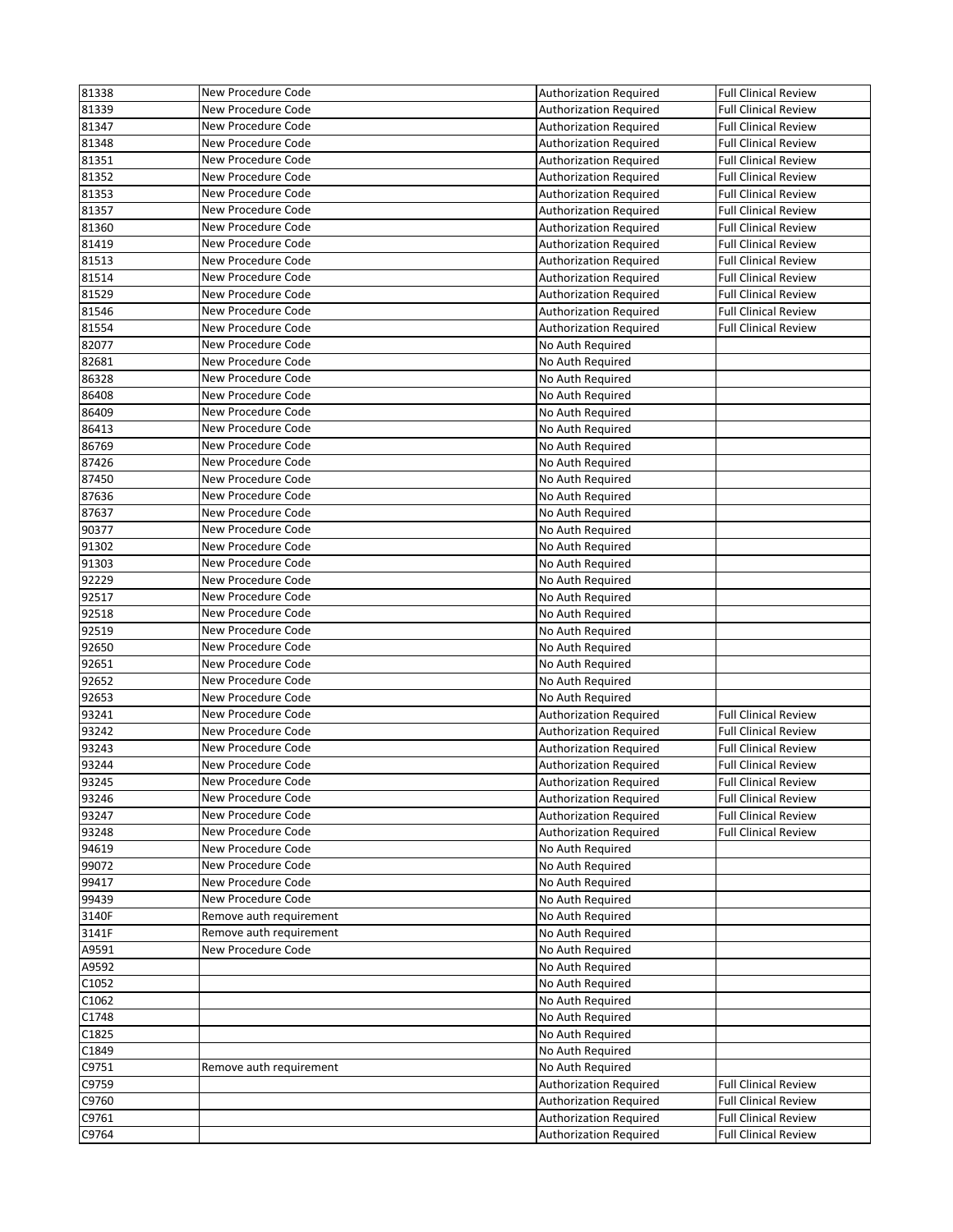| C9765              | <b>Authorization Required</b> | <b>Full Clinical Review</b> |
|--------------------|-------------------------------|-----------------------------|
| C9766              | <b>Authorization Required</b> | <b>Full Clinical Review</b> |
| C9767              | <b>Authorization Required</b> | <b>Full Clinical Review</b> |
| C9768              | <b>Authorization Required</b> | <b>Full Clinical Review</b> |
| C9769              | <b>Authorization Required</b> | <b>Full Clinical Review</b> |
| C9770              | <b>Authorization Required</b> | <b>Full Clinical Review</b> |
| C9771              | <b>Authorization Required</b> | <b>Full Clinical Review</b> |
| C9772              | <b>Authorization Required</b> | <b>Full Clinical Review</b> |
| C9773              | <b>Authorization Required</b> | <b>Full Clinical Review</b> |
| C9774              | <b>Authorization Required</b> | <b>Full Clinical Review</b> |
| C9775              | <b>Authorization Required</b> | <b>Full Clinical Review</b> |
| C9776              | <b>Authorization Required</b> | <b>Full Clinical Review</b> |
| C9777              | <b>Authorization Required</b> | <b>Full Clinical Review</b> |
| C9803              | No Auth Required              |                             |
| G0088              | No Auth Required              |                             |
| G0089              | No Auth Required              |                             |
| G0090              | No Auth Required              |                             |
| G1012              | No Auth Required              |                             |
| G1013              | No Auth Required              |                             |
| G1014              | No Auth Required              |                             |
| G1015              | No Auth Required              |                             |
| G1016              | No Auth Required              |                             |
| G1017              | No Auth Required              |                             |
| G1018              | No Auth Required              |                             |
| G1019              | No Auth Required              |                             |
| G1020              | No Auth Required              |                             |
| G1021              | No Auth Required              |                             |
| G1022              | No Auth Required              |                             |
| G1023              | No Auth Required              |                             |
| G2020              | No Auth Required              |                             |
| G2023              | No Auth Required              |                             |
| G2024              | No Auth Required              |                             |
| G2025              | No Auth Required              |                             |
| G2081              | No Auth Required              |                             |
| G2168              | No Auth Required              |                             |
| G2169              | No Auth Required              |                             |
| G2170              | No Auth Required              |                             |
| G2171              | No Auth Required              |                             |
| G2172              | No Auth Required              |                             |
| G2173              | No Auth Required              |                             |
| G2174              | No Auth Required              |                             |
| $\overline{G2175}$ | No Auth Required              |                             |
| G2176              | No Auth Required              |                             |
| G2177              | No Auth Required              |                             |
| G2178              | No Auth Required              |                             |
| G2179              | No Auth Required              |                             |
| G2180              | No Auth Required              |                             |
| G2181              | No Auth Required              |                             |
| G2182              | No Auth Required              |                             |
| G2183              | No Auth Required              |                             |
| G2184              | No Auth Required              |                             |
| G2185              | No Auth Required              |                             |
| G2186              | No Auth Required              |                             |
| G2187              | No Auth Required              |                             |
| G2188              | No Auth Required              |                             |
| G2189              | No Auth Required              |                             |
| G2190              | No Auth Required              |                             |
| G2191              | No Auth Required              |                             |
| G2192              | No Auth Required              |                             |
|                    |                               |                             |
| G2193              | No Auth Required              |                             |
| G2194<br>G2195     | No Auth Required              |                             |
|                    | No Auth Required              |                             |
| G2196              | No Auth Required              |                             |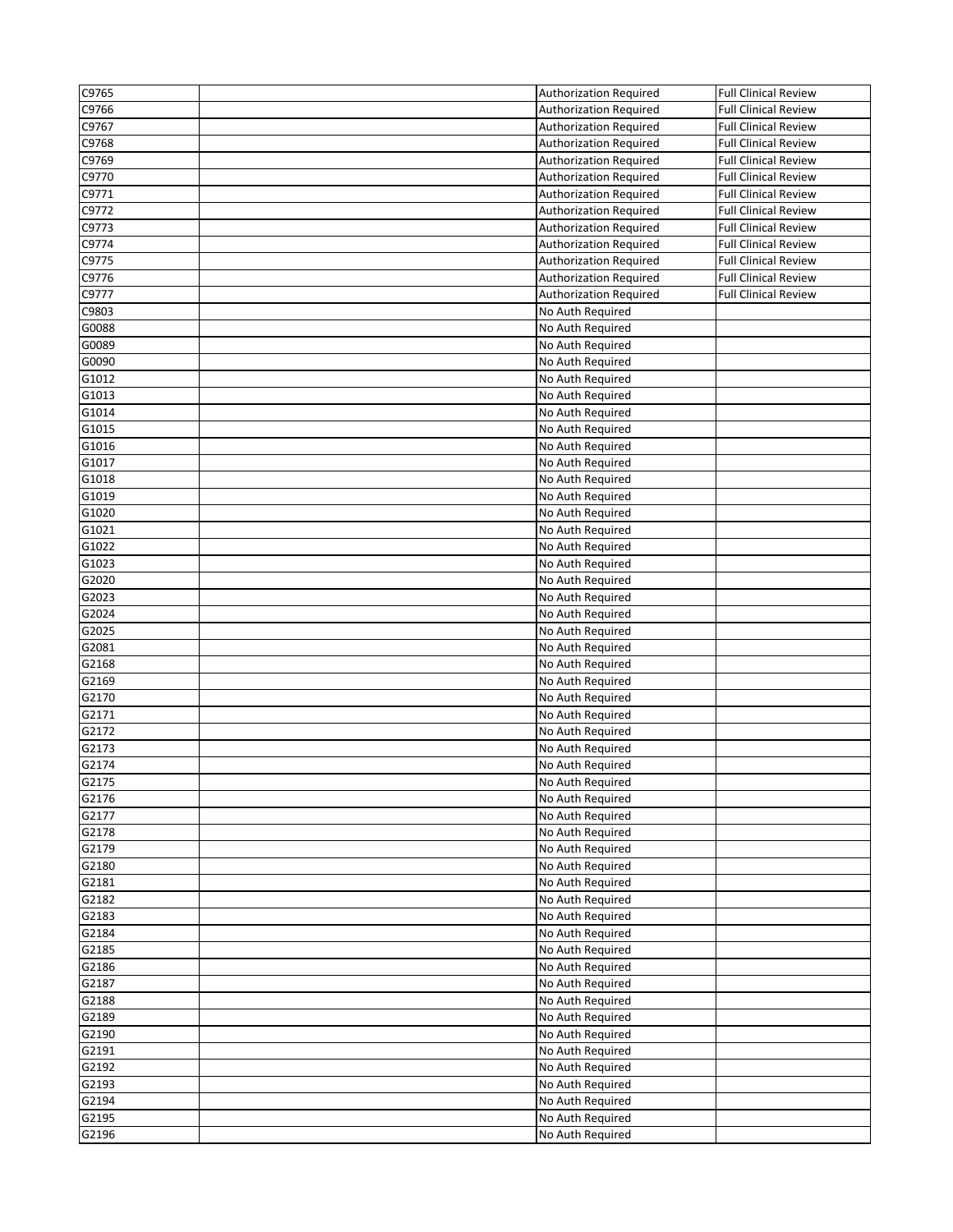| G2197 |                                                   | No Auth Required              |                             |
|-------|---------------------------------------------------|-------------------------------|-----------------------------|
|       |                                                   |                               |                             |
| G2198 |                                                   | No Auth Required              |                             |
| G2199 |                                                   | No Auth Required              |                             |
| G2200 |                                                   | No Auth Required              |                             |
| G2201 |                                                   | No Auth Required              |                             |
| G2202 |                                                   | No Auth Required              |                             |
| G2203 |                                                   | No Auth Required              |                             |
| G2204 |                                                   | No Auth Required              |                             |
| G2205 |                                                   | No Auth Required              |                             |
| G2206 |                                                   |                               |                             |
|       |                                                   | No Auth Required              |                             |
| G2207 |                                                   | No Auth Required              |                             |
| G2208 |                                                   | No Auth Required              |                             |
| G2209 |                                                   | No Auth Required              |                             |
| G2210 |                                                   | No Auth Required              |                             |
| G2211 |                                                   | No Auth Required              |                             |
| G2212 |                                                   | No Auth Required              |                             |
| G2213 |                                                   | No Auth Required              |                             |
| G2214 |                                                   | No Auth Required              |                             |
|       |                                                   |                               |                             |
| G2215 |                                                   | No Auth Required              |                             |
| G2216 |                                                   | No Auth Required              |                             |
| G2250 |                                                   | No Auth Required              |                             |
| G2251 |                                                   | No Auth Required              |                             |
| G2252 |                                                   | No Auth Required              |                             |
| J0178 | Remove auth requirement                           | No Auth Required              |                             |
| J0223 | Recommendation to add Full Clinical Review        | <b>Authorization Required</b> | <b>Full Clinical Review</b> |
| J0517 | Recommendation to add Full Clinical Review        | <b>Authorization Required</b> | <b>Full Clinical Review</b> |
|       | Recommendation to add Full Clinical Review        |                               |                             |
| J0593 |                                                   | <b>Authorization Required</b> | <b>Full Clinical Review</b> |
| J0791 | Recommendation to add Full Clinical Review        | <b>Authorization Required</b> | <b>Full Clinical Review</b> |
| J0896 | Recommendation to add Full Clinical Review        | <b>Authorization Required</b> | <b>Full Clinical Review</b> |
| J1322 | Recommendation to add Full Clinical Review        | <b>Authorization Required</b> | <b>Full Clinical Review</b> |
| J1325 | Recommendation to add Full Clinical Review        | <b>Authorization Required</b> | <b>Full Clinical Review</b> |
| J1427 | Recommendation to add Full Clinical Review        | <b>Authorization Required</b> | <b>Full Clinical Review</b> |
| J1429 | Recommendation to add Full Clinical Review        | <b>Authorization Required</b> | <b>Full Clinical Review</b> |
| J1632 | Recommendation to add Full Clinical Review        | <b>Authorization Required</b> | <b>Full Clinical Review</b> |
| J1786 | Recommendation to add Full Clinical Review        | <b>Authorization Required</b> | <b>Full Clinical Review</b> |
| J1833 | Recommendation to add Full Clinical Review        |                               | <b>Full Clinical Review</b> |
|       |                                                   | <b>Authorization Required</b> |                             |
| J1930 | <b>Recommendation to add Full Clinical Review</b> | <b>Authorization Required</b> | <b>Full Clinical Review</b> |
| J2507 | <b>Recommendation to add Full Clinical Review</b> | <b>Authorization Required</b> | <b>Full Clinical Review</b> |
| J2778 | Remove auth requirement                           | No Auth Required              |                             |
| J3111 | Recommendation to add Full Clinical Review        | Authorization Required        | <b>Full Clinical Review</b> |
| J3262 | Recommendation to add Full Clinical Review        | <b>Authorization Required</b> | <b>Full Clinical Review</b> |
| J3285 | Recommendation to add Full Clinical Review        | <b>Authorization Required</b> | <b>Full Clinical Review</b> |
| J3397 | Recommendation to add Full Clinical Review        | <b>Authorization Required</b> | Full Clinical Review        |
| J3490 | <b>Recommendation to add Full Clinical Review</b> | <b>Authorization Required</b> | <b>Full Clinical Review</b> |
| J7170 | Recommendation to add Full Clinical Review        |                               | <b>Full Clinical Review</b> |
|       |                                                   | <b>Authorization Required</b> |                             |
| J7175 | Recommendation to add Full Clinical Review        | Authorization Required        | <b>Full Clinical Review</b> |
| J7179 | Recommendation to add Full Clinical Review        | <b>Authorization Required</b> | <b>Full Clinical Review</b> |
| J7180 | <b>Recommendation to add Full Clinical Review</b> | <b>Authorization Required</b> | <b>Full Clinical Review</b> |
| J7181 | <b>Recommendation to add Full Clinical Review</b> | <b>Authorization Required</b> | <b>Full Clinical Review</b> |
| J7182 | Recommendation to add Full Clinical Review        | <b>Authorization Required</b> | <b>Full Clinical Review</b> |
| J7183 | Recommendation to add Full Clinical Review        | Authorization Required        | <b>Full Clinical Review</b> |
| J7185 | Recommendation to add Full Clinical Review        | <b>Authorization Required</b> | <b>Full Clinical Review</b> |
| J7186 | Recommendation to add Full Clinical Review        | <b>Authorization Required</b> | <b>Full Clinical Review</b> |
| J7187 | Recommendation to add Full Clinical Review        |                               | <b>Full Clinical Review</b> |
|       |                                                   | <b>Authorization Required</b> |                             |
| J7188 | Recommendation to add Full Clinical Review        | <b>Authorization Required</b> | <b>Full Clinical Review</b> |
| J7189 | Recommendation to add Full Clinical Review        | Authorization Required        | <b>Full Clinical Review</b> |
| J7190 | Recommendation to add Full Clinical Review        | Authorization Required        | <b>Full Clinical Review</b> |
| J7193 | Recommendation to add Full Clinical Review        | Authorization Required        | <b>Full Clinical Review</b> |
| J7194 | Recommendation to add Full Clinical Review        | <b>Authorization Required</b> | <b>Full Clinical Review</b> |
| J7195 | Recommendation to add Full Clinical Review        | <b>Authorization Required</b> | <b>Full Clinical Review</b> |
| J7198 | Recommendation to add Full Clinical Review        | <b>Authorization Required</b> | <b>Full Clinical Review</b> |
| J7199 | Recommendation to add Full Clinical Review        | <b>Authorization Required</b> | <b>Full Clinical Review</b> |
|       |                                                   |                               |                             |
| J7200 | Recommendation to add Full Clinical Review        | <b>Authorization Required</b> | <b>Full Clinical Review</b> |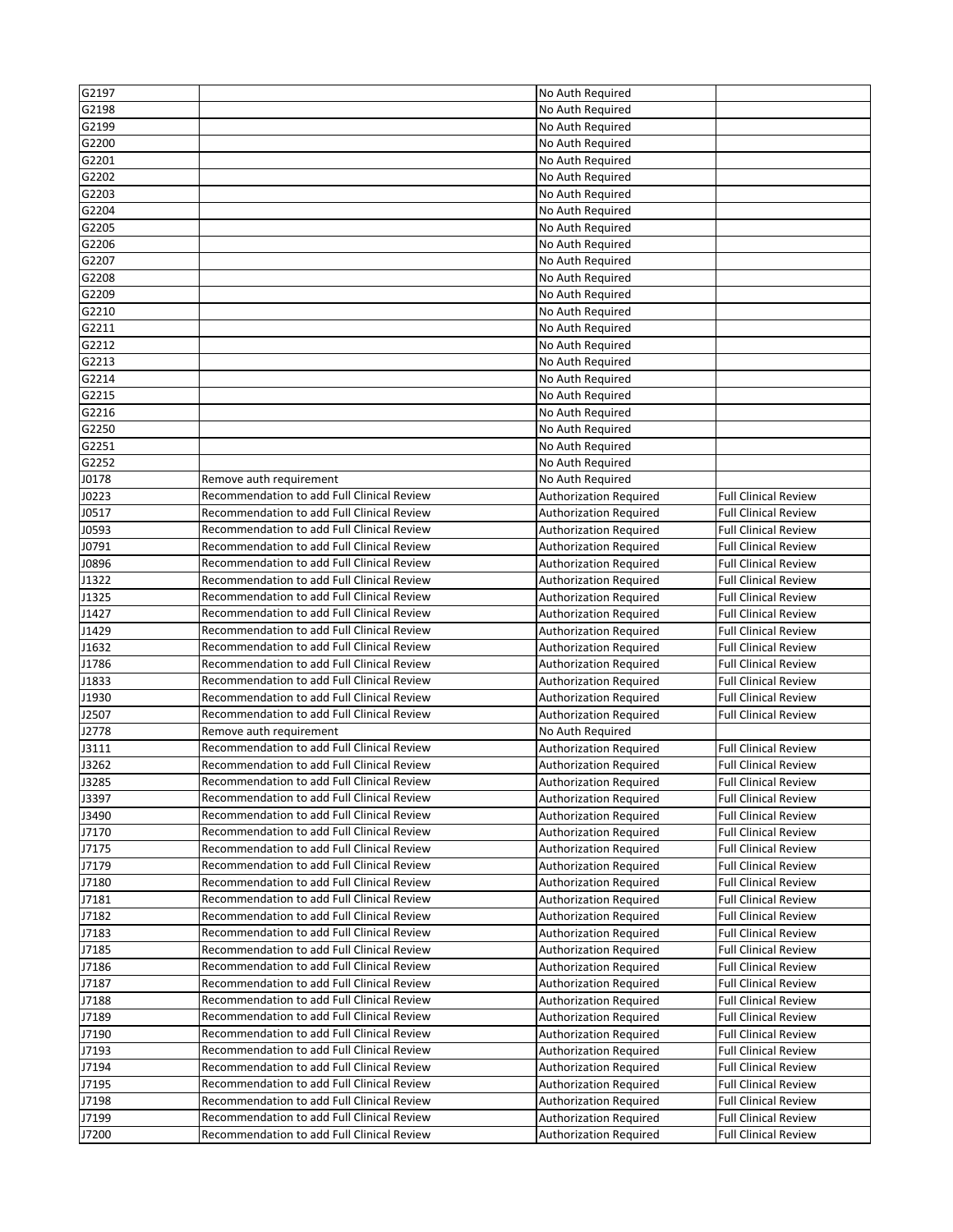| J7201 | Recommendation to add Full Clinical Review | <b>Authorization Required</b> | <b>Full Clinical Review</b> |
|-------|--------------------------------------------|-------------------------------|-----------------------------|
| J7202 | Recommendation to add Full Clinical Review | <b>Authorization Required</b> | <b>Full Clinical Review</b> |
| J7203 | Recommendation to add Full Clinical Review | <b>Authorization Required</b> | <b>Full Clinical Review</b> |
| J7204 | Recommendation to add Full Clinical Review | <b>Authorization Required</b> | Full Clinical Review        |
| J7205 | Recommendation to add Full Clinical Review | <b>Authorization Required</b> | <b>Full Clinical Review</b> |
| J7207 | Recommendation to add Full Clinical Review | <b>Authorization Required</b> | <b>Full Clinical Review</b> |
| J7208 | Recommendation to add Full Clinical Review | <b>Authorization Required</b> | <b>Full Clinical Review</b> |
| J7209 | Recommendation to add Full Clinical Review | <b>Authorization Required</b> | <b>Full Clinical Review</b> |
| J7212 | Recommendation to add Full Clinical Review | <b>Authorization Required</b> | <b>Full Clinical Review</b> |
| J7312 | Remove auth requirement                    | No Auth Required              |                             |
| J7686 | Recommendation to add Full Clinical Review | <b>Authorization Required</b> | <b>Full Clinical Review</b> |
| J9035 | Remove auth requirement                    | No Auth Required              |                             |
| K1006 |                                            | No Auth Required              |                             |
| K1007 |                                            | No Auth Required              |                             |
| K1009 |                                            | No Auth Required              |                             |
| K1010 |                                            | No Auth Required              |                             |
| K1011 |                                            | No Auth Required              |                             |
| K1012 |                                            | No Auth Required              |                             |
| K1013 |                                            | No Auth Required              |                             |
| K1014 |                                            | No Auth Required              |                             |
| K1015 |                                            | No Auth Required              |                             |
| K1016 |                                            | No Auth Required              |                             |
| K1017 |                                            | No Auth Required              |                             |
| K1018 |                                            | No Auth Required              |                             |
| K1019 |                                            | No Auth Required              |                             |
| K1020 |                                            | <b>Authorization Required</b> | <b>Full Clinical Review</b> |
| Q4074 | Recommendation to add Full Clinical Review | <b>Authorization Required</b> | <b>Full Clinical Review</b> |
| Q4227 |                                            | No Auth Required              |                             |
| Q4228 |                                            | No Auth Required              |                             |
| Q4229 |                                            | No Auth Required              |                             |
| Q4230 |                                            | No Auth Required              |                             |
| Q4231 |                                            | No Auth Required              |                             |
| Q4232 |                                            | No Auth Required              |                             |
| Q4233 |                                            | No Auth Required              |                             |
| Q4234 |                                            | No Auth Required              |                             |
| Q4235 |                                            | No Auth Required              |                             |
| Q4236 |                                            | No Auth Required              |                             |
| Q4237 |                                            | No Auth Required              |                             |
| Q4238 |                                            | No Auth Required              |                             |
| Q4239 |                                            | No Auth Required              |                             |
| Q4240 |                                            | No Auth Required              |                             |
| Q4241 |                                            | No Auth Required              |                             |
| Q4242 |                                            | No Auth Required              |                             |
| Q4244 |                                            | No Auth Required              |                             |
| Q4245 |                                            | No Auth Required              |                             |
| Q4246 |                                            | No Auth Required              |                             |
| Q4247 |                                            | No Auth Required              |                             |
| Q4248 |                                            | No Auth Required              |                             |
| Q4249 |                                            | No Auth Required              |                             |
| Q4250 |                                            | No Auth Required              |                             |
| Q4254 |                                            | No Auth Required              |                             |
| Q4255 |                                            | No Auth Required              |                             |
| Q9001 |                                            | No Auth Required              |                             |
| Q9002 |                                            | No Auth Required              |                             |
| Q9003 |                                            | No Auth Required              |                             |
| S0012 | Change to Non-Reimbursable code            | Non-reimbursable service code |                             |
| S0014 | Change to Non-Reimbursable code            | Non-reimbursable service code |                             |
| S0017 | Change to Non-Reimbursable code            | Non-reimbursable service code |                             |
| S0020 | Change to Non-Reimbursable code            | Non-reimbursable service code |                             |
| S0021 | Change to Non-Reimbursable code            | Non-reimbursable service code |                             |
| S0023 | Change to Non-Reimbursable code            | Non-reimbursable service code |                             |
| S0028 | Change to Non-Reimbursable code            | Non-reimbursable service code |                             |
|       | Change to Non-Reimbursable code            | Non-reimbursable service code |                             |
| S0030 |                                            |                               |                             |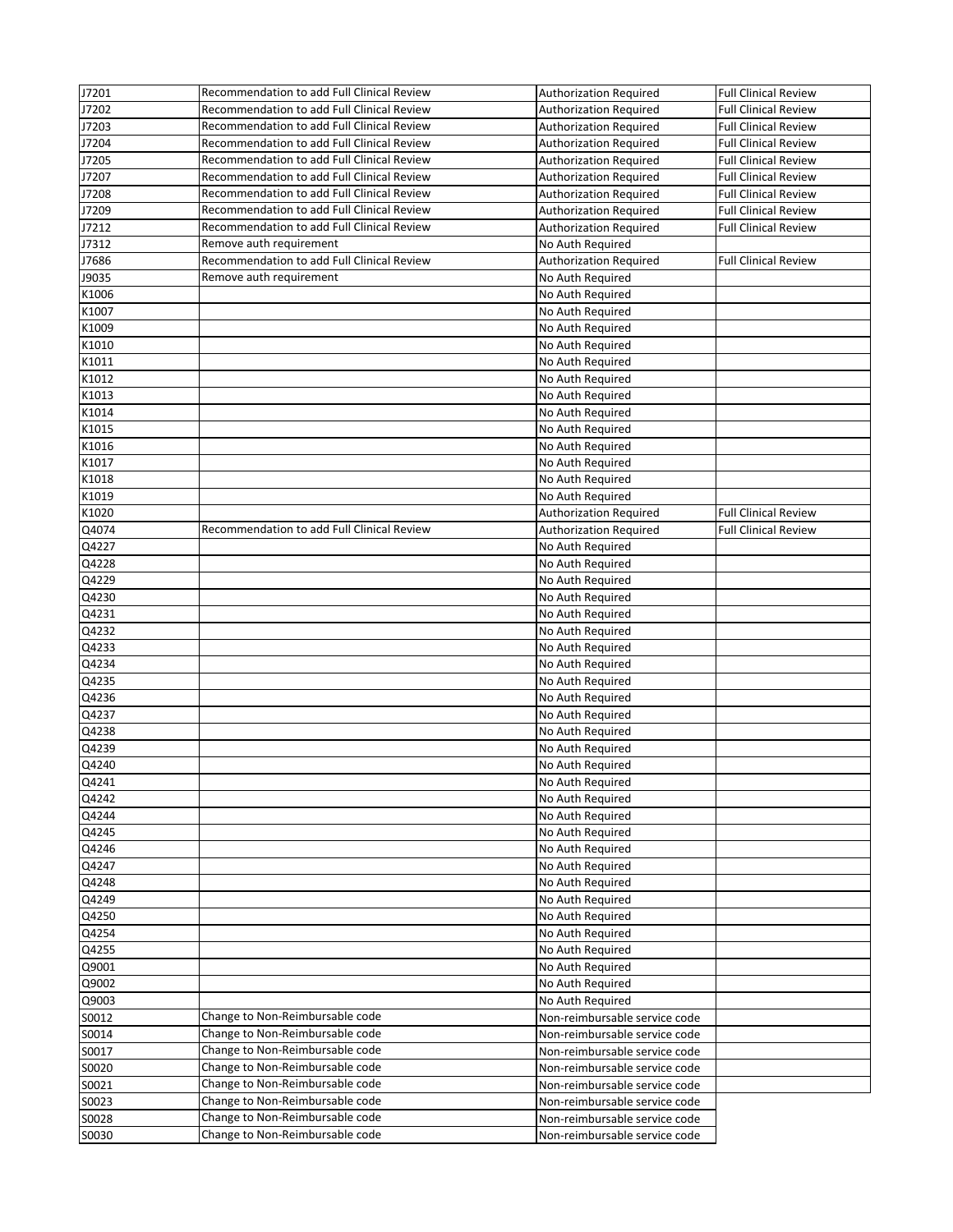| S0032 | Change to Non-Reimbursable code | Non-reimbursable service code |
|-------|---------------------------------|-------------------------------|
| S0034 | Change to Non-Reimbursable code | Non-reimbursable service code |
| S0039 | Change to Non-Reimbursable code | Non-reimbursable service code |
| S0040 | Change to Non-Reimbursable code | Non-reimbursable service code |
| S0073 | Change to Non-Reimbursable code | Non-reimbursable service code |
| S0074 | Change to Non-Reimbursable code | Non-reimbursable service code |
| S0077 | Change to Non-Reimbursable code | Non-reimbursable service code |
| S0078 | Change to Non-Reimbursable code | Non-reimbursable service code |
| S0080 | Change to Non-Reimbursable code | Non-reimbursable service code |
| S0081 | Change to Non-Reimbursable code | Non-reimbursable service code |
| S0088 | Change to Non-Reimbursable code | Non-reimbursable service code |
| S0090 | Change to Non-Reimbursable code | Non-reimbursable service code |
| S0091 | Change to Non-Reimbursable code | Non-reimbursable service code |
| S0092 | Change to Non-Reimbursable code | Non-reimbursable service code |
| S0093 | Change to Non-Reimbursable code | Non-reimbursable service code |
| S0104 | Change to Non-Reimbursable code | Non-reimbursable service code |
| S0106 | Change to Non-Reimbursable code | Non-reimbursable service code |
| S0108 | Change to Non-Reimbursable code | Non-reimbursable service code |
| S0109 | Change to Non-Reimbursable code | Non-reimbursable service code |
| S0117 | Change to Non-Reimbursable code | Non-reimbursable service code |
| S0119 | Change to Non-Reimbursable code | Non-reimbursable service code |
| S0122 | Change to Non-Reimbursable code | Non-reimbursable service code |
| S0126 | Change to Non-Reimbursable code | Non-reimbursable service code |
| S0128 | Change to Non-Reimbursable code | Non-reimbursable service code |
| S0132 | Change to Non-Reimbursable code | Non-reimbursable service code |
| S0136 | Change to Non-Reimbursable code | Non-reimbursable service code |
| S0137 | Change to Non-Reimbursable code | Non-reimbursable service code |
| S0138 | Change to Non-Reimbursable code | Non-reimbursable service code |
| S0139 | Change to Non-Reimbursable code | Non-reimbursable service code |
| S0140 | Change to Non-Reimbursable code | Non-reimbursable service code |
| S0142 | Change to Non-Reimbursable code | Non-reimbursable service code |
| S0145 | Change to Non-Reimbursable code | Non-reimbursable service code |
| S0148 | Change to Non-Reimbursable code | Non-reimbursable service code |
| S0155 | Change to Non-Reimbursable code | Non-reimbursable service code |
| S0156 | Change to Non-Reimbursable code | Non-reimbursable service code |
| S0157 | Change to Non-Reimbursable code | Non-reimbursable service code |
| S0160 | Change to Non-Reimbursable code | Non-reimbursable service code |
| S0164 | Change to Non-Reimbursable code | Non-reimbursable service code |
| S0166 | Change to Non-Reimbursable code | Non-reimbursable service code |
| S0169 | Change to Non-Reimbursable code | Non-reimbursable service code |
| S0170 | Change to Non-Reimbursable code | Non-reimbursable service code |
| S0171 | Change to Non-Reimbursable code | Non-reimbursable service code |
| S0172 | Change to Non-Reimbursable code | Non-reimbursable service code |
| S0174 | Change to Non-Reimbursable code | Non-reimbursable service code |
| S0175 | Change to Non-Reimbursable code | Non-reimbursable service code |
| S0176 | Change to Non-Reimbursable code | Non-reimbursable service code |
| S0177 | Change to Non-Reimbursable code | Non-reimbursable service code |
| S0178 | Change to Non-Reimbursable code | Non-reimbursable service code |
| S0179 | Change to Non-Reimbursable code | Non-reimbursable service code |
| S0182 | Change to Non-Reimbursable code | Non-reimbursable service code |
| S0183 | Change to Non-Reimbursable code | Non-reimbursable service code |
| S0187 | Change to Non-Reimbursable code | Non-reimbursable service code |
| S0189 | Change to Non-Reimbursable code | Non-reimbursable service code |
| S0190 | Change to Non-Reimbursable code | Non-reimbursable service code |
| SO191 | Change to Non-Reimbursable code | Non-reimbursable service code |
| S0194 | Change to Non-Reimbursable code | Non-reimbursable service code |
| S0197 | Change to Non-Reimbursable code | Non-reimbursable service code |
| S0199 | Change to Non-Reimbursable code | Non-reimbursable service code |
| SO201 | Change to Non-Reimbursable code | Non-reimbursable service code |
| SO201 | Change to Non-Reimbursable code | Non-reimbursable service code |
| S0207 | Change to Non-Reimbursable code | Non-reimbursable service code |
| S0208 | Change to Non-Reimbursable code | Non-reimbursable service code |
| S0209 | Change to Non-Reimbursable code | Non-reimbursable service code |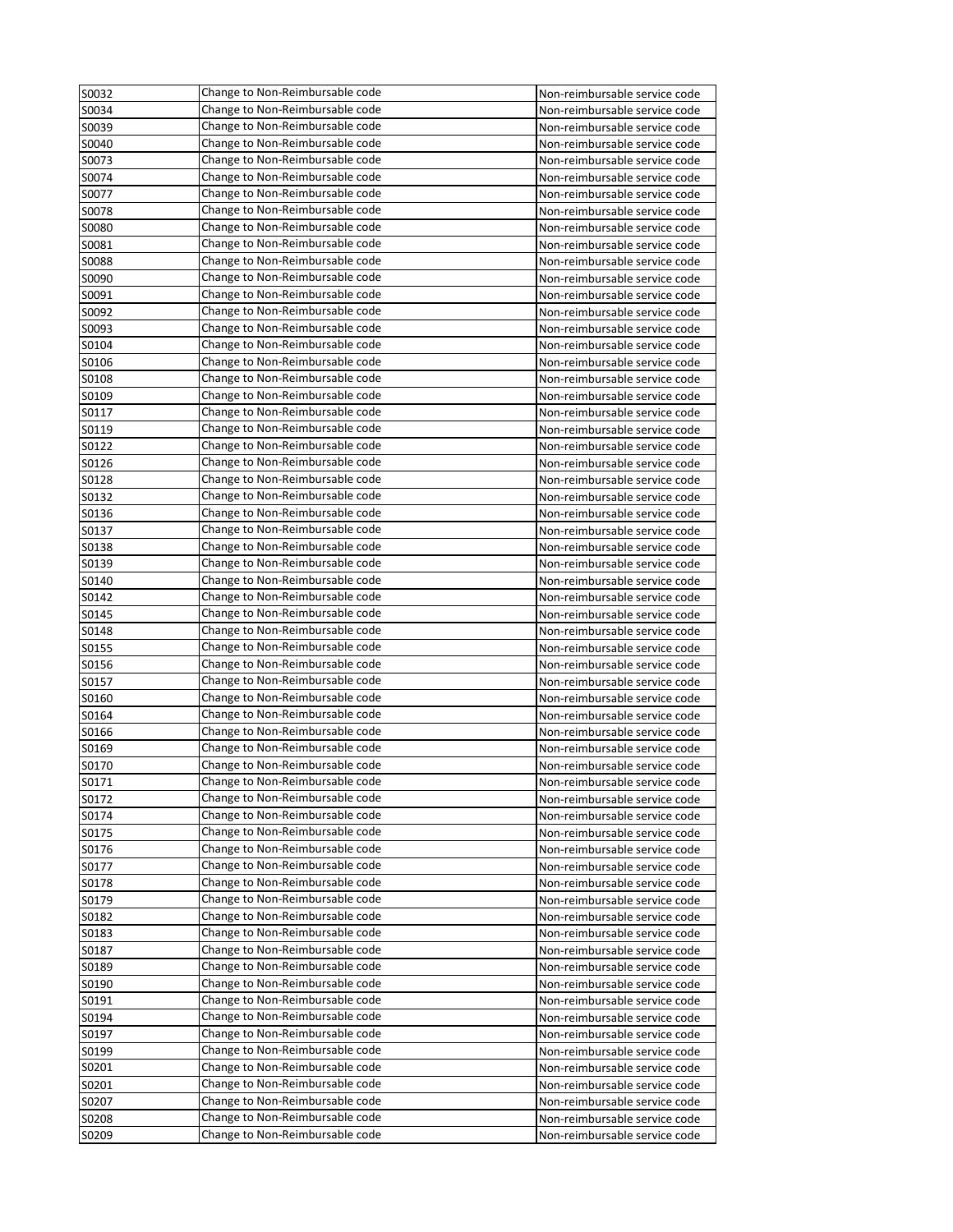| S0215          | Change to Non-Reimbursable code | Non-reimbursable service code |
|----------------|---------------------------------|-------------------------------|
| S0220          | Change to Non-Reimbursable code | Non-reimbursable service code |
| S0221          | Change to Non-Reimbursable code | Non-reimbursable service code |
| S0250          | Change to Non-Reimbursable code | Non-reimbursable service code |
| S0255          | Change to Non-Reimbursable code | Non-reimbursable service code |
| S0257          | Change to Non-Reimbursable code | Non-reimbursable service code |
| S0260          | Change to Non-Reimbursable code | Non-reimbursable service code |
| S0265          | Change to Non-Reimbursable code | Non-reimbursable service code |
| S0270          | Change to Non-Reimbursable code | Non-reimbursable service code |
| S0271          | Change to Non-Reimbursable code | Non-reimbursable service code |
| S0272          | Change to Non-Reimbursable code | Non-reimbursable service code |
| S0273          | Change to Non-Reimbursable code | Non-reimbursable service code |
| S0274          | Change to Non-Reimbursable code | Non-reimbursable service code |
| S0280          | Change to Non-Reimbursable code | Non-reimbursable service code |
| S0281          | Change to Non-Reimbursable code | Non-reimbursable service code |
| S0285          | Change to Non-Reimbursable code | Non-reimbursable service code |
| S0302          | Change to Non-Reimbursable code | Non-reimbursable service code |
| S0310          | Change to Non-Reimbursable code | Non-reimbursable service code |
| S0311          | Change to Non-Reimbursable code | Non-reimbursable service code |
| S0315          | Change to Non-Reimbursable code | Non-reimbursable service code |
| S0316          | Change to Non-Reimbursable code | Non-reimbursable service code |
| S0317          | Change to Non-Reimbursable code | Non-reimbursable service code |
| S0320          | Change to Non-Reimbursable code | Non-reimbursable service code |
| S0340          | Change to Non-Reimbursable code | Non-reimbursable service code |
| S0341          | Change to Non-Reimbursable code | Non-reimbursable service code |
| S0342          | Change to Non-Reimbursable code | Non-reimbursable service code |
| S0353          | Change to Non-Reimbursable code | Non-reimbursable service code |
| S0354          | Change to Non-Reimbursable code | Non-reimbursable service code |
| S0390          | Change to Non-Reimbursable code | Non-reimbursable service code |
| S0395          | Change to Non-Reimbursable code | Non-reimbursable service code |
| S0400          | Change to Non-Reimbursable code | Non-reimbursable service code |
| S0500          | Change to Non-Reimbursable code | Non-reimbursable service code |
| S0504          | Change to Non-Reimbursable code | Non-reimbursable service code |
| S0506          | Change to Non-Reimbursable code | Non-reimbursable service code |
| S0508          | Change to Non-Reimbursable code | Non-reimbursable service code |
| S0510          | Change to Non-Reimbursable code |                               |
|                | Change to Non-Reimbursable code | Non-reimbursable service code |
| S0512<br>S0514 | Change to Non-Reimbursable code | Non-reimbursable service code |
|                | Change to Non-Reimbursable code | Non-reimbursable service code |
| S0515          |                                 | Non-reimbursable service code |
| S0516          | Change to Non-Reimbursable code | Non-reimbursable service code |
| S0518          | Change to Non-Reimbursable code | Non-reimbursable service code |
| S0580          | Change to Non-Reimbursable code | Non-reimbursable service code |
| S0581          | Change to Non-Reimbursable code | Non-reimbursable service code |
| S0590          | Change to Non-Reimbursable code | Non-reimbursable service code |
| S0592          | Change to Non-Reimbursable code | Non-reimbursable service code |
| S0595          | Change to Non-Reimbursable code | Non-reimbursable service code |
| S0596          | Change to Non-Reimbursable code | Non-reimbursable service code |
| S0601          | Change to Non-Reimbursable code | Non-reimbursable service code |
| S0610          | Change to Non-Reimbursable code | Non-reimbursable service code |
| S0612          | Change to Non-Reimbursable code | Non-reimbursable service code |
| S0613          | Change to Non-Reimbursable code | Non-reimbursable service code |
| S0618          | Change to Non-Reimbursable code | Non-reimbursable service code |
| S0620          | Change to Non-Reimbursable code | Non-reimbursable service code |
| S0621          | Change to Non-Reimbursable code | Non-reimbursable service code |
| S0622          | Change to Non-Reimbursable code | Non-reimbursable service code |
| S0630          | Change to Non-Reimbursable code | Non-reimbursable service code |
| S0800          | Change to Non-Reimbursable code | Non-reimbursable service code |
| S0810          | Change to Non-Reimbursable code | Non-reimbursable service code |
| S0812          | Change to Non-Reimbursable code | Non-reimbursable service code |
| S1001          | Change to Non-Reimbursable code | Non-reimbursable service code |
| S1002          | Change to Non-Reimbursable code | Non-reimbursable service code |
| S1015          | Change to Non-Reimbursable code | Non-reimbursable service code |
| S1016          | Change to Non-Reimbursable code | Non-reimbursable service code |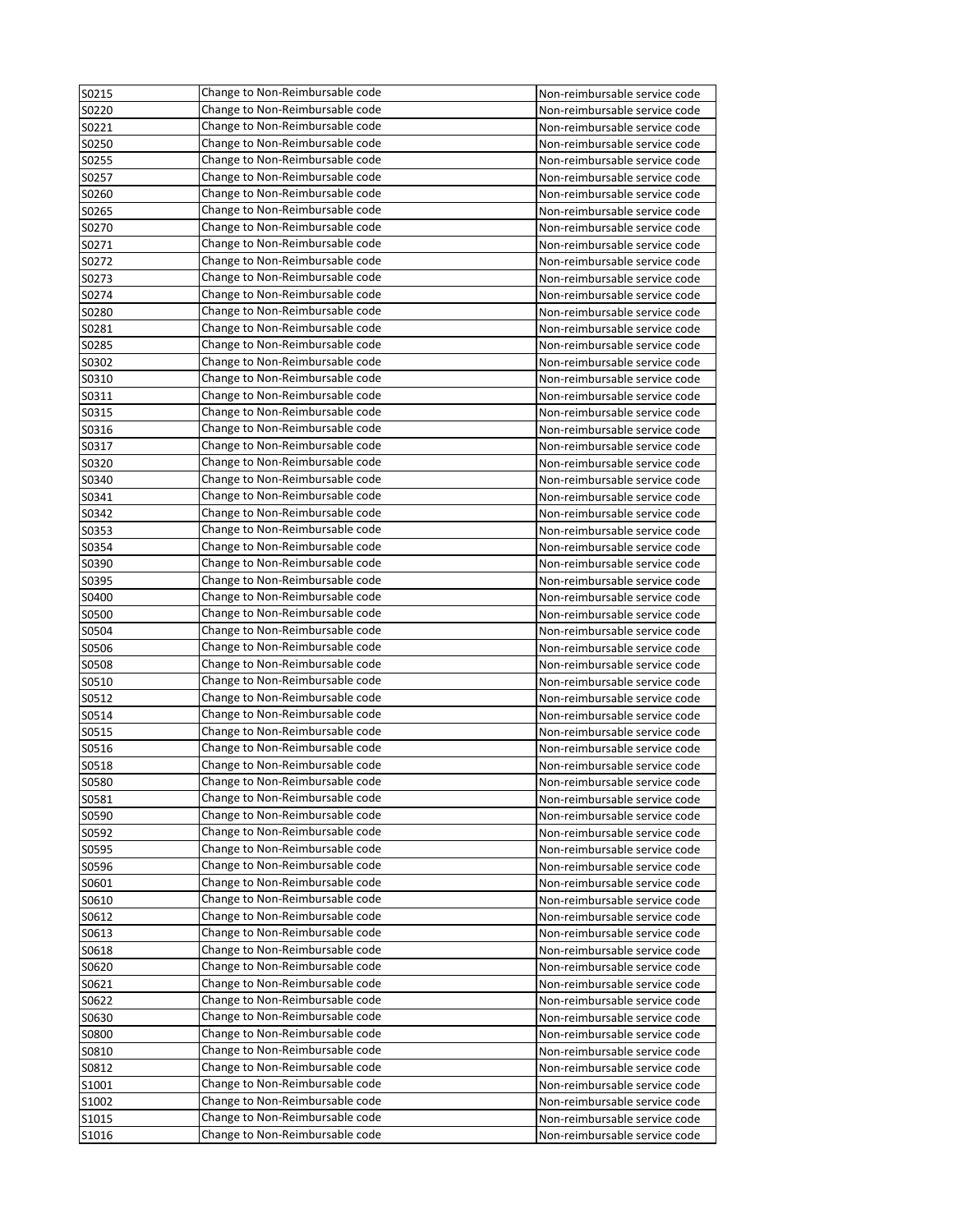| S1030          | Change to Non-Reimbursable code | Non-reimbursable service code                                  |
|----------------|---------------------------------|----------------------------------------------------------------|
| S1031          | Change to Non-Reimbursable code | Non-reimbursable service code                                  |
| S1034          | Change to Non-Reimbursable code | Non-reimbursable service code                                  |
| S1035          | Change to Non-Reimbursable code | Non-reimbursable service code                                  |
| S1036          | Change to Non-Reimbursable code | Non-reimbursable service code                                  |
| S1037          | Change to Non-Reimbursable code | Non-reimbursable service code                                  |
| S1040          | Change to Non-Reimbursable code | Non-reimbursable service code                                  |
| S1090          | Change to Non-Reimbursable code | Non-reimbursable service code                                  |
| S1091          | Change to Non-Reimbursable code | Non-reimbursable service code                                  |
| S1091          | Change to Non-Reimbursable code | Non-reimbursable service code                                  |
| S2053          | Change to Non-Reimbursable code | Non-reimbursable service code                                  |
| S2054          | Change to Non-Reimbursable code | Non-reimbursable service code                                  |
| S2055          | Change to Non-Reimbursable code | Non-reimbursable service code                                  |
| S2060          | Change to Non-Reimbursable code | Non-reimbursable service code                                  |
| S2061          | Change to Non-Reimbursable code | Non-reimbursable service code                                  |
| S2065          | Change to Non-Reimbursable code | Non-reimbursable service code                                  |
| S2066          | Change to Non-Reimbursable code | Non-reimbursable service code                                  |
| S2067          | Change to Non-Reimbursable code | Non-reimbursable service code                                  |
| S2068          | Change to Non-Reimbursable code | Non-reimbursable service code                                  |
| S2070          | Change to Non-Reimbursable code | Non-reimbursable service code                                  |
| S2079          | Change to Non-Reimbursable code | Non-reimbursable service code                                  |
| S2080          | Change to Non-Reimbursable code | Non-reimbursable service code                                  |
| S2083          | Change to Non-Reimbursable code | Non-reimbursable service code                                  |
| S2095          | Change to Non-Reimbursable code | Non-reimbursable service code                                  |
| S2102          | Change to Non-Reimbursable code | Non-reimbursable service code                                  |
| S2103          | Change to Non-Reimbursable code | Non-reimbursable service code                                  |
| S2107          | Change to Non-Reimbursable code | Non-reimbursable service code                                  |
| S2112          | Change to Non-Reimbursable code | Non-reimbursable service code                                  |
| S2115          | Change to Non-Reimbursable code | Non-reimbursable service code                                  |
| S2117          | Change to Non-Reimbursable code | Non-reimbursable service code                                  |
| S2118          | Change to Non-Reimbursable code |                                                                |
|                | Change to Non-Reimbursable code | Non-reimbursable service code                                  |
| S2120<br>S2140 | Change to Non-Reimbursable code | Non-reimbursable service code<br>Non-reimbursable service code |
| S2142          | Change to Non-Reimbursable code | Non-reimbursable service code                                  |
| S2150          | Change to Non-Reimbursable code | Non-reimbursable service code                                  |
| S2152          | Change to Non-Reimbursable code | Non-reimbursable service code                                  |
|                | Change to Non-Reimbursable code |                                                                |
| S2202<br>S2205 | Change to Non-Reimbursable code | Non-reimbursable service code<br>Non-reimbursable service code |
| S2206          | Change to Non-Reimbursable code | Non-reimbursable service code                                  |
| S2207          | Change to Non-Reimbursable code | Non-reimbursable service code                                  |
| S2208          | Change to Non-Reimbursable code |                                                                |
|                | Change to Non-Reimbursable code | Non-reimbursable service code                                  |
| S2209          |                                 | Non-reimbursable service code                                  |
| S2225          | Change to Non-Reimbursable code | Non-reimbursable service code                                  |
| S2230          | Change to Non-Reimbursable code | Non-reimbursable service code                                  |
| S2235          | Change to Non-Reimbursable code | Non-reimbursable service code                                  |
| S2260          | Change to Non-Reimbursable code | Non-reimbursable service code                                  |
| S2265          | Change to Non-Reimbursable code | Non-reimbursable service code                                  |
| S2266          | Change to Non-Reimbursable code | Non-reimbursable service code                                  |
| S2267          | Change to Non-Reimbursable code | Non-reimbursable service code                                  |
| S2300          | Change to Non-Reimbursable code | Non-reimbursable service code                                  |
| S2325          | Change to Non-Reimbursable code | Non-reimbursable service code                                  |
| S2340          | Change to Non-Reimbursable code | Non-reimbursable service code                                  |
| S2341          | Change to Non-Reimbursable code | Non-reimbursable service code                                  |
| S2342          | Change to Non-Reimbursable code | Non-reimbursable service code                                  |
| S2348          | Change to Non-Reimbursable code | Non-reimbursable service code                                  |
| S2350          | Change to Non-Reimbursable code | Non-reimbursable service code                                  |
| S2351          | Change to Non-Reimbursable code | Non-reimbursable service code                                  |
| S2400          | Change to Non-Reimbursable code | Non-reimbursable service code                                  |
| S2401          | Change to Non-Reimbursable code | Non-reimbursable service code                                  |
| S2402          | Change to Non-Reimbursable code | Non-reimbursable service code                                  |
| S2403          | Change to Non-Reimbursable code | Non-reimbursable service code                                  |
| S2404          | Change to Non-Reimbursable code | Non-reimbursable service code                                  |
| S2405          | Change to Non-Reimbursable code | Non-reimbursable service code                                  |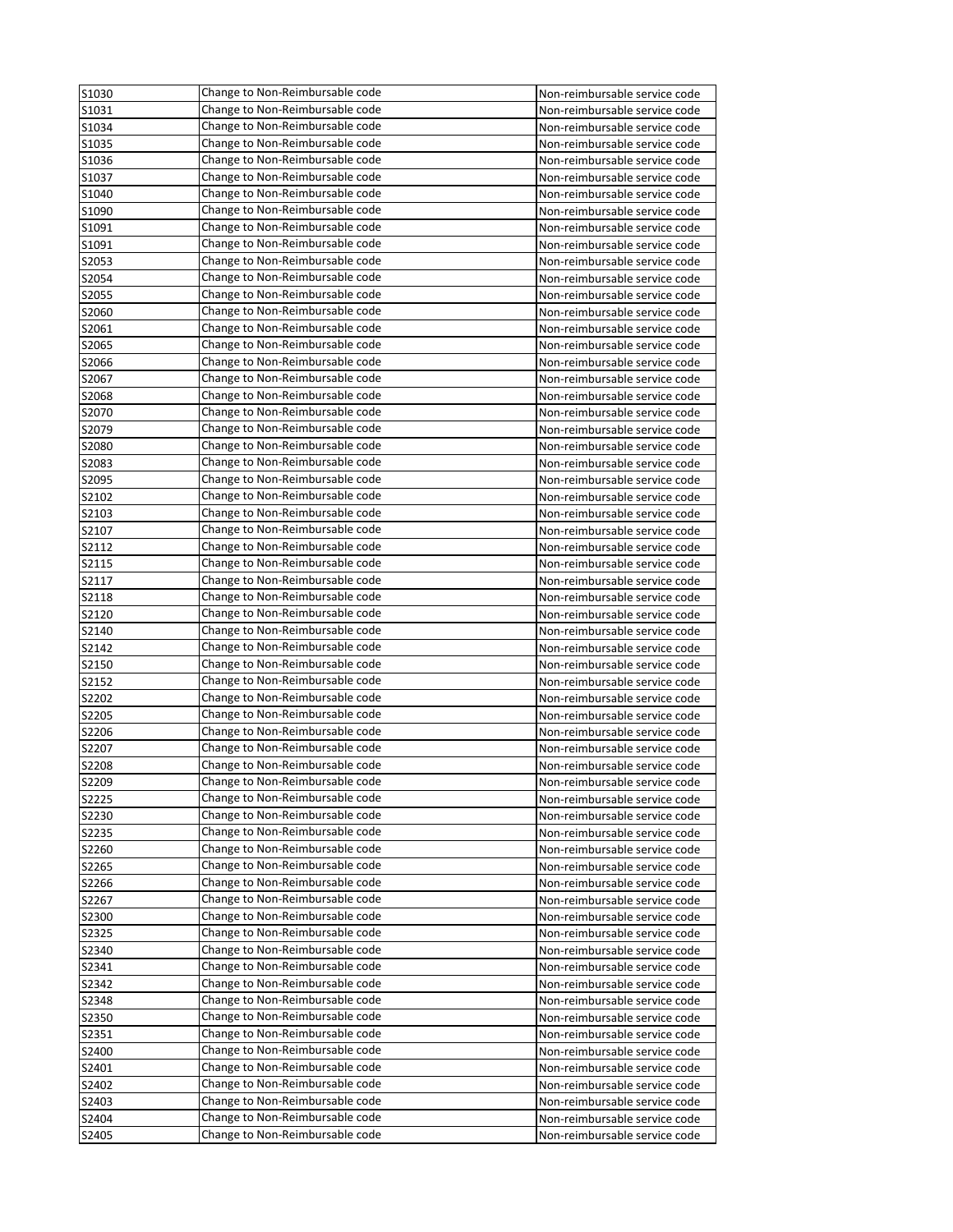| S2409          | Change to Non-Reimbursable code                                    | Non-reimbursable service code                                  |
|----------------|--------------------------------------------------------------------|----------------------------------------------------------------|
| S2411          | Change to Non-Reimbursable code                                    | Non-reimbursable service code                                  |
| S2900          | Change to Non-Reimbursable code                                    | Non-reimbursable service code                                  |
| S3000          | Change to Non-Reimbursable code                                    | Non-reimbursable service code                                  |
| S3005          | Change to Non-Reimbursable code                                    | Non-reimbursable service code                                  |
| S3600          | Change to Non-Reimbursable code                                    | Non-reimbursable service code                                  |
| S3601          | Change to Non-Reimbursable code                                    | Non-reimbursable service code                                  |
| S3620          | Change to Non-Reimbursable code                                    | Non-reimbursable service code                                  |
| S3630          | Change to Non-Reimbursable code                                    | Non-reimbursable service code                                  |
| S3645          | Change to Non-Reimbursable code                                    | Non-reimbursable service code                                  |
| S3650          | Change to Non-Reimbursable code                                    | Non-reimbursable service code                                  |
| S3652          | Change to Non-Reimbursable code                                    | Non-reimbursable service code                                  |
| S3655          | Change to Non-Reimbursable code                                    | Non-reimbursable service code                                  |
| S3708          | Change to Non-Reimbursable code                                    | Non-reimbursable service code                                  |
| S3722          | Change to Non-Reimbursable code                                    | Non-reimbursable service code                                  |
| S3800          | Change to Non-Reimbursable code                                    | Non-reimbursable service code                                  |
| S3840          | Change to Non-Reimbursable code                                    | Non-reimbursable service code                                  |
| S3841          | Change to Non-Reimbursable code                                    | Non-reimbursable service code                                  |
| S3842          | Change to Non-Reimbursable code                                    | Non-reimbursable service code                                  |
| S3844          | Change to Non-Reimbursable code                                    | Non-reimbursable service code                                  |
| S3845          | Change to Non-Reimbursable code                                    | Non-reimbursable service code                                  |
| S3846          | Change to Non-Reimbursable code                                    | Non-reimbursable service code                                  |
| S3849          | Change to Non-Reimbursable code                                    | Non-reimbursable service code                                  |
| S3850          | Change to Non-Reimbursable code                                    | Non-reimbursable service code                                  |
| S3852          | Change to Non-Reimbursable code                                    | Non-reimbursable service code                                  |
| S3853          | Change to Non-Reimbursable code                                    | Non-reimbursable service code                                  |
| S3854          | Change to Non-Reimbursable code                                    | Non-reimbursable service code                                  |
| S3861          | Change to Non-Reimbursable code                                    | Non-reimbursable service code                                  |
| S3865          | Change to Non-Reimbursable code                                    | Non-reimbursable service code                                  |
| S3866          | Change to Non-Reimbursable code                                    | Non-reimbursable service code                                  |
| S3870          | Change to Non-Reimbursable code                                    | Non-reimbursable service code                                  |
| S3900          | Change to Non-Reimbursable code                                    | Non-reimbursable service code                                  |
| S3902          | Change to Non-Reimbursable code                                    | Non-reimbursable service code                                  |
| S3904          | Change to Non-Reimbursable code                                    | Non-reimbursable service code                                  |
| S4005          | Change to Non-Reimbursable code                                    | Non-reimbursable service code                                  |
| S4011          | Change to Non-Reimbursable code                                    | Non-reimbursable service code                                  |
| S4013          | Change to Non-Reimbursable code                                    | Non-reimbursable service code                                  |
| S4014          | Change to Non-Reimbursable code                                    | Non-reimbursable service code                                  |
| S4015          | Change to Non-Reimbursable code                                    | Non-reimbursable service code                                  |
| S4016          | Change to Non-Reimbursable code                                    | Non-reimbursable service code                                  |
| S4017          | Change to Non-Reimbursable code                                    | Non-reimbursable service code                                  |
| S4018          | Change to Non-Reimbursable code                                    | Non-reimbursable service code                                  |
| S4020          | Change to Non-Reimbursable code                                    | Non-reimbursable service code                                  |
| S4021          | Change to Non-Reimbursable code                                    | Non-reimbursable service code                                  |
| S4022          | Change to Non-Reimbursable code                                    | Non-reimbursable service code                                  |
| S4023          | Change to Non-Reimbursable code                                    | Non-reimbursable service code                                  |
| S4025          | Change to Non-Reimbursable code<br>Change to Non-Reimbursable code | Non-reimbursable service code                                  |
| S4026          | Change to Non-Reimbursable code                                    | Non-reimbursable service code                                  |
| S4027          |                                                                    | Non-reimbursable service code                                  |
| S4028          | Change to Non-Reimbursable code<br>Change to Non-Reimbursable code | Non-reimbursable service code                                  |
| S4030          | Change to Non-Reimbursable code                                    | Non-reimbursable service code                                  |
| S4031          | Change to Non-Reimbursable code                                    | Non-reimbursable service code                                  |
| S4035<br>S4037 | Change to Non-Reimbursable code                                    | Non-reimbursable service code<br>Non-reimbursable service code |
| S4040          | Change to Non-Reimbursable code                                    |                                                                |
| S4042          | Change to Non-Reimbursable code                                    | Non-reimbursable service code<br>Non-reimbursable service code |
| S4981          | Change to Non-Reimbursable code                                    | Non-reimbursable service code                                  |
| S4989          | Change to Non-Reimbursable code                                    | Non-reimbursable service code                                  |
| S4990          | Change to Non-Reimbursable code                                    | Non-reimbursable service code                                  |
| S4991          | Change to Non-Reimbursable code                                    | Non-reimbursable service code                                  |
| S4993          | Change to Non-Reimbursable code                                    | Non-reimbursable service code                                  |
| S4995          | Change to Non-Reimbursable code                                    | Non-reimbursable service code                                  |
| S5000          | Change to Non-Reimbursable code                                    | Non-reimbursable service code                                  |
|                |                                                                    |                                                                |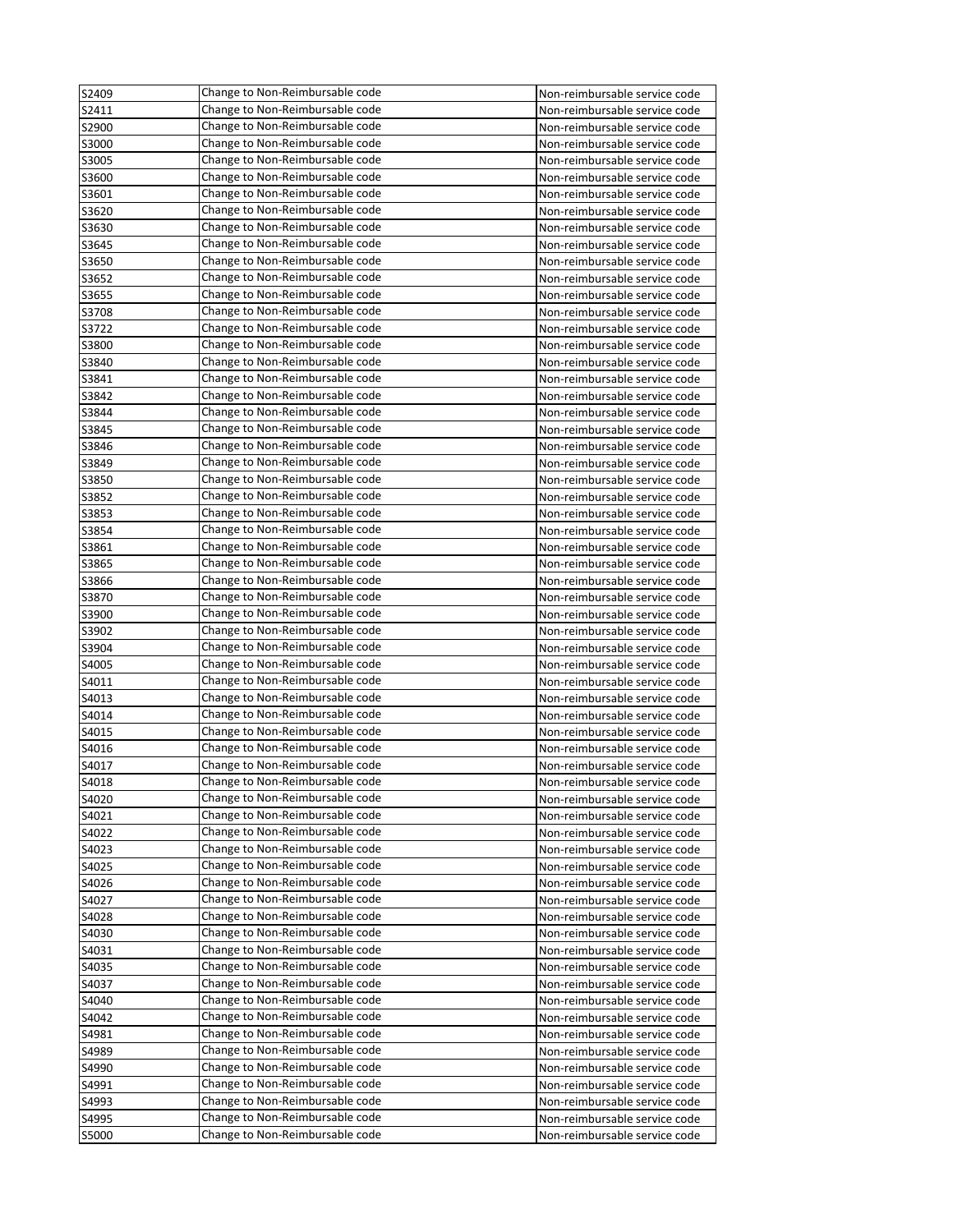| S5001 | Change to Non-Reimbursable code | Non-reimbursable service code |
|-------|---------------------------------|-------------------------------|
| S5010 | Change to Non-Reimbursable code | Non-reimbursable service code |
| S5012 | Change to Non-Reimbursable code | Non-reimbursable service code |
| S5013 | Change to Non-Reimbursable code | Non-reimbursable service code |
| S5014 | Change to Non-Reimbursable code | Non-reimbursable service code |
| S5035 | Change to Non-Reimbursable code | Non-reimbursable service code |
| S5036 | Change to Non-Reimbursable code | Non-reimbursable service code |
| S5100 | Change to Non-Reimbursable code | Non-reimbursable service code |
| S5101 | Change to Non-Reimbursable code | Non-reimbursable service code |
| S5102 | Change to Non-Reimbursable code | Non-reimbursable service code |
| S5105 | Change to Non-Reimbursable code | Non-reimbursable service code |
| S5108 | Change to Non-Reimbursable code | Non-reimbursable service code |
| S5109 | Change to Non-Reimbursable code | Non-reimbursable service code |
| S5110 | Change to Non-Reimbursable code | Non-reimbursable service code |
| S5111 | Change to Non-Reimbursable code | Non-reimbursable service code |
| S5115 | Change to Non-Reimbursable code | Non-reimbursable service code |
| S5116 | Change to Non-Reimbursable code | Non-reimbursable service code |
| S5120 | Change to Non-Reimbursable code | Non-reimbursable service code |
| S5121 | Change to Non-Reimbursable code | Non-reimbursable service code |
| S5125 | Change to Non-Reimbursable code | Non-reimbursable service code |
| S5126 | Change to Non-Reimbursable code | Non-reimbursable service code |
| S5130 | Change to Non-Reimbursable code | Non-reimbursable service code |
| S5131 | Change to Non-Reimbursable code | Non-reimbursable service code |
| S5135 | Change to Non-Reimbursable code | Non-reimbursable service code |
|       | Change to Non-Reimbursable code |                               |
| S5136 | Change to Non-Reimbursable code | Non-reimbursable service code |
| S5140 |                                 | Non-reimbursable service code |
| S5141 | Change to Non-Reimbursable code | Non-reimbursable service code |
| S5145 | Change to Non-Reimbursable code | Non-reimbursable service code |
| S5146 | Change to Non-Reimbursable code | Non-reimbursable service code |
| S5150 | Change to Non-Reimbursable code | Non-reimbursable service code |
| S5151 | Change to Non-Reimbursable code | Non-reimbursable service code |
| S5160 | Change to Non-Reimbursable code | Non-reimbursable service code |
| S5161 | Change to Non-Reimbursable code | Non-reimbursable service code |
| S5162 | Change to Non-Reimbursable code | Non-reimbursable service code |
| S5165 | Change to Non-Reimbursable code | Non-reimbursable service code |
| S5170 | Change to Non-Reimbursable code | Non-reimbursable service code |
| S5175 | Change to Non-Reimbursable code | Non-reimbursable service code |
| S5180 | Change to Non-Reimbursable code | Non-reimbursable service code |
| S5181 | Change to Non-Reimbursable code | Non-reimbursable service code |
| S5185 | Change to Non-Reimbursable code | Non-reimbursable service code |
| S5190 | Change to Non-Reimbursable code | Non-reimbursable service code |
| S5199 | Change to Non-Reimbursable code | Non-reimbursable service code |
| S5497 | Change to Non-Reimbursable code | Non-reimbursable service code |
| S5498 | Change to Non-Reimbursable code | Non-reimbursable service code |
| S5501 | Change to Non-Reimbursable code | Non-reimbursable service code |
| S5502 | Change to Non-Reimbursable code | Non-reimbursable service code |
| S5517 | Change to Non-Reimbursable code | Non-reimbursable service code |
| S5518 | Change to Non-Reimbursable code | Non-reimbursable service code |
| S5520 | Change to Non-Reimbursable code | Non-reimbursable service code |
| S5521 | Change to Non-Reimbursable code | Non-reimbursable service code |
| S5522 | Change to Non-Reimbursable code | Non-reimbursable service code |
| S5523 | Change to Non-Reimbursable code | Non-reimbursable service code |
| S5550 | Change to Non-Reimbursable code | Non-reimbursable service code |
| S5551 | Change to Non-Reimbursable code | Non-reimbursable service code |
| S5552 | Change to Non-Reimbursable code | Non-reimbursable service code |
| S5553 | Change to Non-Reimbursable code | Non-reimbursable service code |
| S5560 | Change to Non-Reimbursable code | Non-reimbursable service code |
| S5561 | Change to Non-Reimbursable code | Non-reimbursable service code |
| S5565 | Change to Non-Reimbursable code | Non-reimbursable service code |
| S5566 | Change to Non-Reimbursable code | Non-reimbursable service code |
| S5570 | Change to Non-Reimbursable code | Non-reimbursable service code |
| S5571 | Change to Non-Reimbursable code | Non-reimbursable service code |
| S8030 | Change to Non-Reimbursable code | Non-reimbursable service code |
|       |                                 |                               |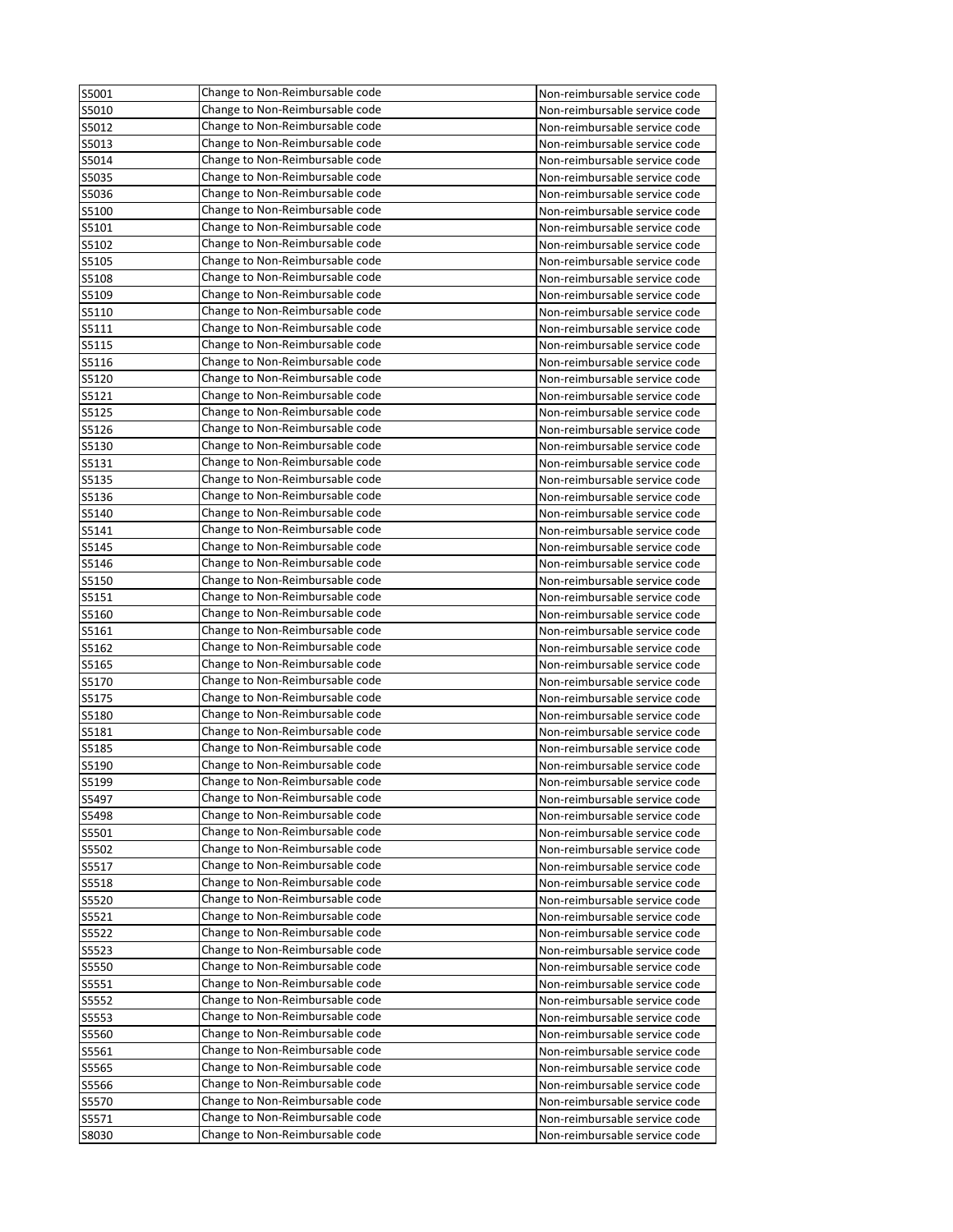| S8035          | Change to Non-Reimbursable code | Non-reimbursable service code |
|----------------|---------------------------------|-------------------------------|
| S8037          | Change to Non-Reimbursable code | Non-reimbursable service code |
| S8040          | Change to Non-Reimbursable code | Non-reimbursable service code |
| S8042          | Change to Non-Reimbursable code | Non-reimbursable service code |
| S8055          | Change to Non-Reimbursable code | Non-reimbursable service code |
| S8080          | Change to Non-Reimbursable code | Non-reimbursable service code |
| S8085          | Change to Non-Reimbursable code | Non-reimbursable service code |
| S8092          | Change to Non-Reimbursable code | Non-reimbursable service code |
| S8096          | Change to Non-Reimbursable code | Non-reimbursable service code |
| S8097          | Change to Non-Reimbursable code | Non-reimbursable service code |
| S8100          | Change to Non-Reimbursable code | Non-reimbursable service code |
| S8101          | Change to Non-Reimbursable code | Non-reimbursable service code |
| S8110          | Change to Non-Reimbursable code | Non-reimbursable service code |
| S8120          | Change to Non-Reimbursable code | Non-reimbursable service code |
| S8121          | Change to Non-Reimbursable code | Non-reimbursable service code |
| S8130          | Change to Non-Reimbursable code | Non-reimbursable service code |
| S8131          | Change to Non-Reimbursable code | Non-reimbursable service code |
| S8185          | Change to Non-Reimbursable code | Non-reimbursable service code |
| S8186          | Change to Non-Reimbursable code | Non-reimbursable service code |
| S8189          | Change to Non-Reimbursable code | Non-reimbursable service code |
| S8210          | Change to Non-Reimbursable code | Non-reimbursable service code |
| S8265          | Change to Non-Reimbursable code | Non-reimbursable service code |
| S8270          | Change to Non-Reimbursable code | Non-reimbursable service code |
| S8301          | Change to Non-Reimbursable code | Non-reimbursable service code |
| S8415          | Change to Non-Reimbursable code | Non-reimbursable service code |
| S8420          | Change to Non-Reimbursable code | Non-reimbursable service code |
| S8421          | Change to Non-Reimbursable code | Non-reimbursable service code |
| S8422          | Change to Non-Reimbursable code | Non-reimbursable service code |
| S8423          | Change to Non-Reimbursable code | Non-reimbursable service code |
| S8424          | Change to Non-Reimbursable code | Non-reimbursable service code |
| S8425          | Change to Non-Reimbursable code |                               |
|                | Change to Non-Reimbursable code | Non-reimbursable service code |
| S8426<br>S8427 | Change to Non-Reimbursable code | Non-reimbursable service code |
|                | Change to Non-Reimbursable code | Non-reimbursable service code |
| S8428          |                                 | Non-reimbursable service code |
| S8429          | Change to Non-Reimbursable code | Non-reimbursable service code |
| S8430          | Change to Non-Reimbursable code | Non-reimbursable service code |
| S8431          | Change to Non-Reimbursable code | Non-reimbursable service code |
| S8450          | Change to Non-Reimbursable code | Non-reimbursable service code |
| S8451          | Change to Non-Reimbursable code | Non-reimbursable service code |
| S8452          | Change to Non-Reimbursable code | Non-reimbursable service code |
| S8460          | Change to Non-Reimbursable code | Non-reimbursable service code |
| S8490          | Change to Non-Reimbursable code | Non-reimbursable service code |
| S8930          | Change to Non-Reimbursable code | Non-reimbursable service code |
| S8940          | Change to Non-Reimbursable code | Non-reimbursable service code |
| S8948          | Change to Non-Reimbursable code | Non-reimbursable service code |
| S8950          | Change to Non-Reimbursable code | Non-reimbursable service code |
| S8990          | Change to Non-Reimbursable code | Non-reimbursable service code |
| S8999          | Change to Non-Reimbursable code | Non-reimbursable service code |
| S9001          | Change to Non-Reimbursable code | Non-reimbursable service code |
| S9007          | Change to Non-Reimbursable code | Non-reimbursable service code |
| S9024          | Change to Non-Reimbursable code | Non-reimbursable service code |
| S9025          | Change to Non-Reimbursable code | Non-reimbursable service code |
| S9034          | Change to Non-Reimbursable code | Non-reimbursable service code |
| S9055          | Change to Non-Reimbursable code | Non-reimbursable service code |
| S9056          | Change to Non-Reimbursable code | Non-reimbursable service code |
| S9061          | Change to Non-Reimbursable code | Non-reimbursable service code |
| S9083          | Change to Non-Reimbursable code | Non-reimbursable service code |
| S9088          | Change to Non-Reimbursable code | Non-reimbursable service code |
| S9090          | Change to Non-Reimbursable code | Non-reimbursable service code |
| S9097          | Change to Non-Reimbursable code | Non-reimbursable service code |
| S9098          | Change to Non-Reimbursable code | Non-reimbursable service code |
| S9110          | Change to Non-Reimbursable code | Non-reimbursable service code |
| S9117          | Change to Non-Reimbursable code | Non-reimbursable service code |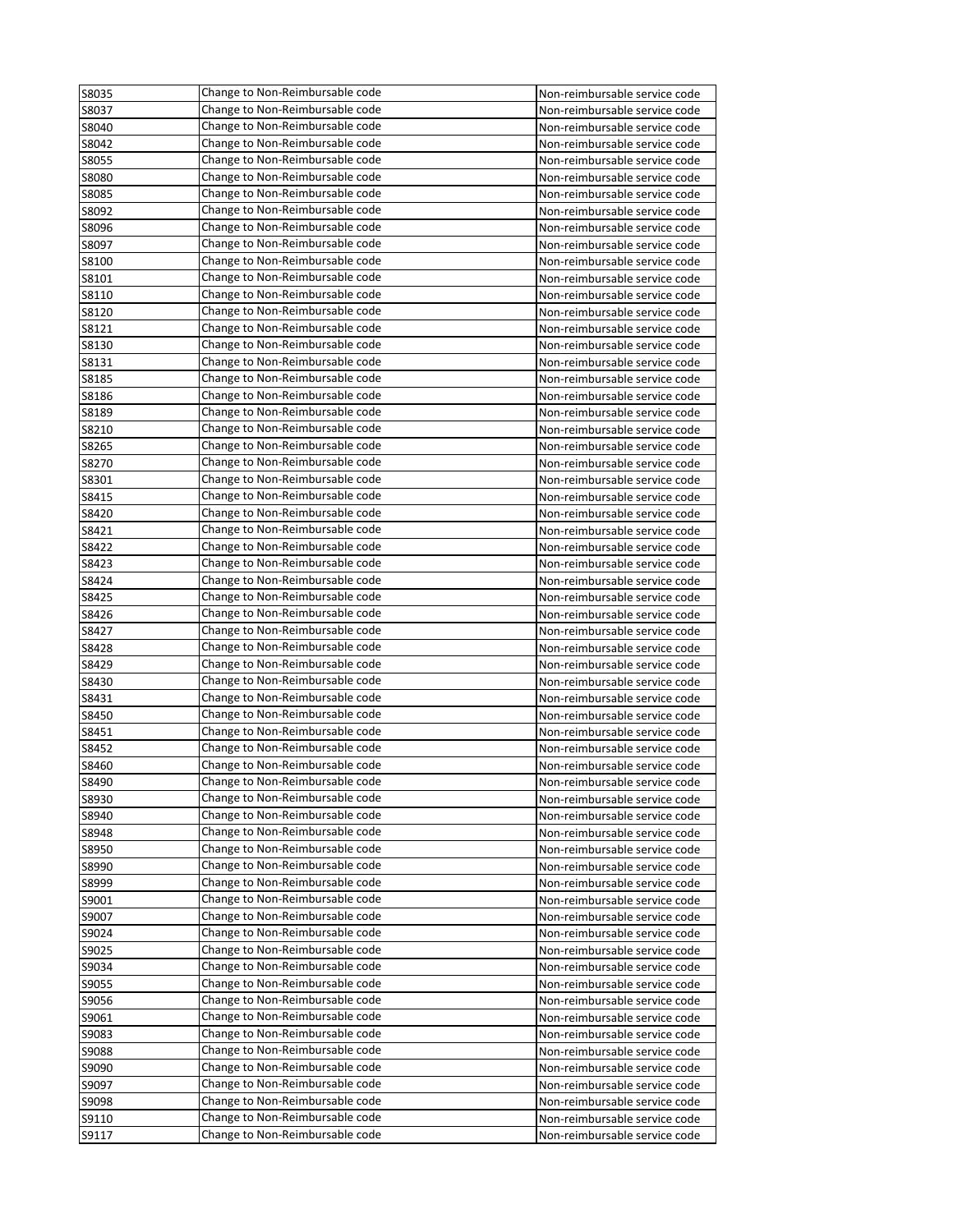| S9122          | Change to Non-Reimbursable code | Non-reimbursable service code |
|----------------|---------------------------------|-------------------------------|
| S9123          | Change to Non-Reimbursable code | Non-reimbursable service code |
| S9124          | Change to Non-Reimbursable code | Non-reimbursable service code |
| S9125          | Change to Non-Reimbursable code | Non-reimbursable service code |
| S9126          | Change to Non-Reimbursable code | Non-reimbursable service code |
| S9127          | Change to Non-Reimbursable code | Non-reimbursable service code |
| S9128          | Change to Non-Reimbursable code | Non-reimbursable service code |
| S9129          | Change to Non-Reimbursable code | Non-reimbursable service code |
| S9131          | Change to Non-Reimbursable code | Non-reimbursable service code |
| S9140          | Change to Non-Reimbursable code | Non-reimbursable service code |
| S9141          | Change to Non-Reimbursable code | Non-reimbursable service code |
| S9145          | Change to Non-Reimbursable code | Non-reimbursable service code |
| S9150          | Change to Non-Reimbursable code | Non-reimbursable service code |
| S9152          | Change to Non-Reimbursable code | Non-reimbursable service code |
| S9208          | Change to Non-Reimbursable code | Non-reimbursable service code |
| S9209          | Change to Non-Reimbursable code | Non-reimbursable service code |
| S9211          | Change to Non-Reimbursable code | Non-reimbursable service code |
| S9212          | Change to Non-Reimbursable code | Non-reimbursable service code |
| S9213          | Change to Non-Reimbursable code | Non-reimbursable service code |
| S9214          | Change to Non-Reimbursable code | Non-reimbursable service code |
| S9325          | Change to Non-Reimbursable code | Non-reimbursable service code |
| S9326          | Change to Non-Reimbursable code | Non-reimbursable service code |
| S9327          | Change to Non-Reimbursable code | Non-reimbursable service code |
| S9328          | Change to Non-Reimbursable code | Non-reimbursable service code |
| S9329          | Change to Non-Reimbursable code | Non-reimbursable service code |
| S9330          | Change to Non-Reimbursable code | Non-reimbursable service code |
| S9331          | Change to Non-Reimbursable code | Non-reimbursable service code |
| S9335          | Change to Non-Reimbursable code | Non-reimbursable service code |
| S9336          | Change to Non-Reimbursable code | Non-reimbursable service code |
| S9338          | Change to Non-Reimbursable code | Non-reimbursable service code |
|                | Change to Non-Reimbursable code |                               |
| S9339          | Change to Non-Reimbursable code | Non-reimbursable service code |
| S9340<br>S9341 | Change to Non-Reimbursable code | Non-reimbursable service code |
|                | Change to Non-Reimbursable code | Non-reimbursable service code |
| S9342          |                                 | Non-reimbursable service code |
| S9343          | Change to Non-Reimbursable code | Non-reimbursable service code |
| S9345          | Change to Non-Reimbursable code | Non-reimbursable service code |
| S9346          | Change to Non-Reimbursable code | Non-reimbursable service code |
| S9347          | Change to Non-Reimbursable code | Non-reimbursable service code |
| S9348          | Change to Non-Reimbursable code | Non-reimbursable service code |
| S9349          | Change to Non-Reimbursable code | Non-reimbursable service code |
| S9351          | Change to Non-Reimbursable code | Non-reimbursable service code |
| S9353          | Change to Non-Reimbursable code | Non-reimbursable service code |
| S9355          | Change to Non-Reimbursable code | Non-reimbursable service code |
| S9357          | Change to Non-Reimbursable code | Non-reimbursable service code |
| S9359          | Change to Non-Reimbursable code | Non-reimbursable service code |
| S9361          | Change to Non-Reimbursable code | Non-reimbursable service code |
| S9363          | Change to Non-Reimbursable code | Non-reimbursable service code |
| S9364          | Change to Non-Reimbursable code | Non-reimbursable service code |
| S9365          | Change to Non-Reimbursable code | Non-reimbursable service code |
| S9366          | Change to Non-Reimbursable code | Non-reimbursable service code |
| S9367          | Change to Non-Reimbursable code | Non-reimbursable service code |
| S9368          | Change to Non-Reimbursable code | Non-reimbursable service code |
| S9370          | Change to Non-Reimbursable code | Non-reimbursable service code |
| S9372          | Change to Non-Reimbursable code | Non-reimbursable service code |
| S9373          | Change to Non-Reimbursable code | Non-reimbursable service code |
| S9374          | Change to Non-Reimbursable code | Non-reimbursable service code |
| S9375          | Change to Non-Reimbursable code | Non-reimbursable service code |
| S9376          | Change to Non-Reimbursable code | Non-reimbursable service code |
| S9377          | Change to Non-Reimbursable code | Non-reimbursable service code |
| S9379          | Change to Non-Reimbursable code | Non-reimbursable service code |
| S9381          | Change to Non-Reimbursable code | Non-reimbursable service code |
| S9401          | Change to Non-Reimbursable code | Non-reimbursable service code |
| S9430          | Change to Non-Reimbursable code | Non-reimbursable service code |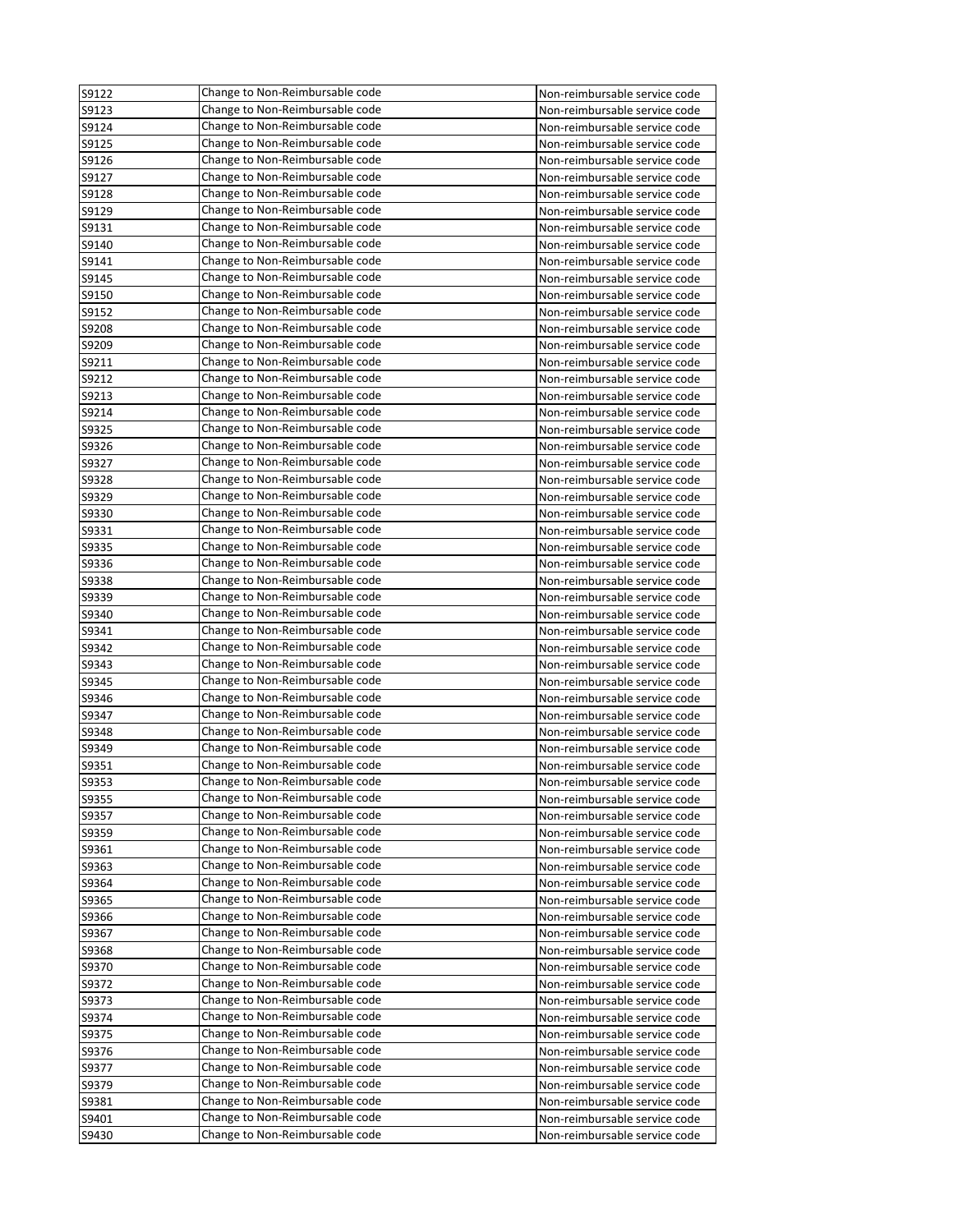| S9433 | Change to Non-Reimbursable code | Non-reimbursable service code |
|-------|---------------------------------|-------------------------------|
| S9434 | Change to Non-Reimbursable code | Non-reimbursable service code |
| S9435 | Change to Non-Reimbursable code | Non-reimbursable service code |
| S9436 | Change to Non-Reimbursable code | Non-reimbursable service code |
| S9437 | Change to Non-Reimbursable code | Non-reimbursable service code |
| S9438 | Change to Non-Reimbursable code | Non-reimbursable service code |
| S9439 | Change to Non-Reimbursable code | Non-reimbursable service code |
| S9441 | Change to Non-Reimbursable code | Non-reimbursable service code |
| S9442 | Change to Non-Reimbursable code | Non-reimbursable service code |
| S9443 | Change to Non-Reimbursable code | Non-reimbursable service code |
| S9444 | Change to Non-Reimbursable code | Non-reimbursable service code |
| S9445 | Change to Non-Reimbursable code | Non-reimbursable service code |
| S9446 | Change to Non-Reimbursable code | Non-reimbursable service code |
| S9447 | Change to Non-Reimbursable code | Non-reimbursable service code |
| S9449 | Change to Non-Reimbursable code | Non-reimbursable service code |
| S9451 | Change to Non-Reimbursable code | Non-reimbursable service code |
| S9452 | Change to Non-Reimbursable code | Non-reimbursable service code |
| S9453 | Change to Non-Reimbursable code | Non-reimbursable service code |
| S9454 | Change to Non-Reimbursable code | Non-reimbursable service code |
| S9455 | Change to Non-Reimbursable code | Non-reimbursable service code |
| S9460 | Change to Non-Reimbursable code | Non-reimbursable service code |
| S9465 | Change to Non-Reimbursable code | Non-reimbursable service code |
| S9470 | Change to Non-Reimbursable code | Non-reimbursable service code |
| S9472 | Change to Non-Reimbursable code | Non-reimbursable service code |
|       | Change to Non-Reimbursable code |                               |
| S9473 | Change to Non-Reimbursable code | Non-reimbursable service code |
| S9474 |                                 | Non-reimbursable service code |
| S9475 | Change to Non-Reimbursable code | Non-reimbursable service code |
| S9476 | Change to Non-Reimbursable code | Non-reimbursable service code |
| S9480 | Change to Non-Reimbursable code | Non-reimbursable service code |
| S9482 | Change to Non-Reimbursable code | Non-reimbursable service code |
| S9484 | Change to Non-Reimbursable code | Non-reimbursable service code |
| S9485 | Change to Non-Reimbursable code | Non-reimbursable service code |
| S9490 | Change to Non-Reimbursable code | Non-reimbursable service code |
| S9494 | Change to Non-Reimbursable code | Non-reimbursable service code |
| S9497 | Change to Non-Reimbursable code | Non-reimbursable service code |
| S9500 | Change to Non-Reimbursable code | Non-reimbursable service code |
| S9501 | Change to Non-Reimbursable code | Non-reimbursable service code |
| S9502 | Change to Non-Reimbursable code | Non-reimbursable service code |
| S9503 | Change to Non-Reimbursable code | Non-reimbursable service code |
| S9504 | Change to Non-Reimbursable code | Non-reimbursable service code |
| S9529 | Change to Non-Reimbursable code | Non-reimbursable service code |
| S9537 | Change to Non-Reimbursable code | Non-reimbursable service code |
| S9538 | Change to Non-Reimbursable code | Non-reimbursable service code |
| S9542 | Change to Non-Reimbursable code | Non-reimbursable service code |
| S9558 | Change to Non-Reimbursable code | Non-reimbursable service code |
| S9559 | Change to Non-Reimbursable code | Non-reimbursable service code |
| S9560 | Change to Non-Reimbursable code | Non-reimbursable service code |
| S9562 | Change to Non-Reimbursable code | Non-reimbursable service code |
| S9590 | Change to Non-Reimbursable code | Non-reimbursable service code |
| S9810 | Change to Non-Reimbursable code | Non-reimbursable service code |
| S9900 | Change to Non-Reimbursable code | Non-reimbursable service code |
| S9901 | Change to Non-Reimbursable code | Non-reimbursable service code |
| S9960 | Change to Non-Reimbursable code | Non-reimbursable service code |
| S9961 | Change to Non-Reimbursable code | Non-reimbursable service code |
| S9970 | Change to Non-Reimbursable code | Non-reimbursable service code |
| S9975 | Change to Non-Reimbursable code | Non-reimbursable service code |
| S9976 | Change to Non-Reimbursable code | Non-reimbursable service code |
| S9977 | Change to Non-Reimbursable code | Non-reimbursable service code |
| S9981 | Change to Non-Reimbursable code | Non-reimbursable service code |
| S9982 | Change to Non-Reimbursable code |                               |
|       | Change to Non-Reimbursable code | Non-reimbursable service code |
| S9986 |                                 | Non-reimbursable service code |
| S9988 | Change to Non-Reimbursable code | Non-reimbursable service code |
| S9989 | Change to Non-Reimbursable code | Non-reimbursable service code |